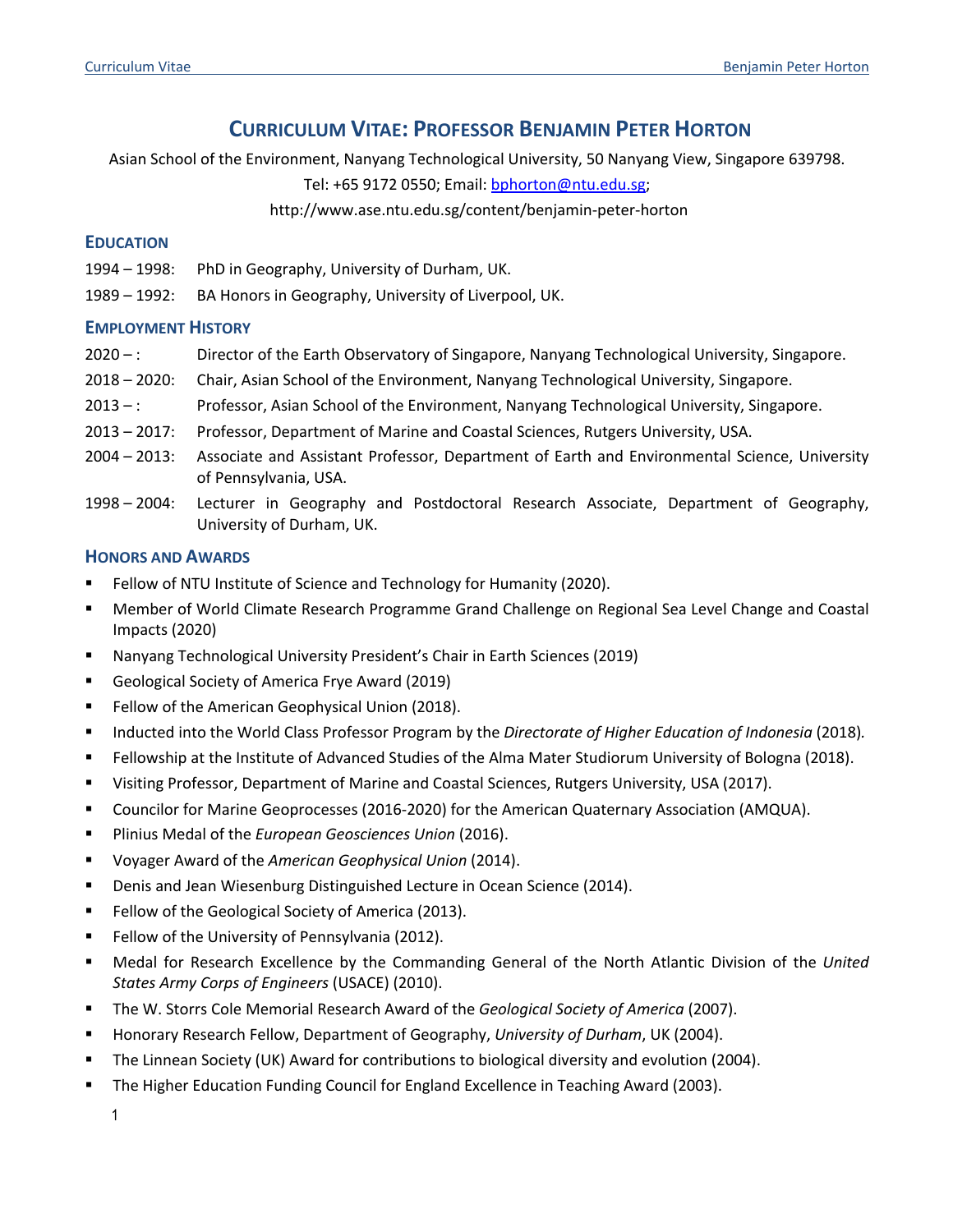§ Menzies Australian Bicentennial Award for promoting scholarship, intellectual links, and mutual awareness and understanding between the United Kingdom and Australia (2001).

#### **MAIN ACHIEVEMENTS**

- Research cited by President Obama in his 2015 State of the Union Address at the United States Capitol on  $20<sup>th</sup>$  January 2015 and tweeted by President Obama on  $1<sup>st</sup>$  March 2016.
- § Awards from *European Geosciences Union (*Plinius Medal 2016*), American Geophysical Union* (Voyager Award 2014) and the *Geological Society of America* (W. Storrs Cole Memorial Research Award 2007).
- § Fellow of the *Geological Society of America* (2013) and Fellow of the American Geophysical Union (2018).
- § Published over 210 articles in peer-reviewed journals, including 29 articles in *Science*, *Proceedings of the National Academy of Sciences*, *Nature Geoscience, Nature Communications, Nature Scientific Reports, Earth Science Reviews, Annual Reviews* and *Geology*. Published eight books or edited volumes including the *Handbook of Sea-Level Research*.
- § Supervisor to 24 students to the degree of PhD and 22 postdoctoral scientists, of which 17 now occupy permanent academic positions.
- Uninterrupted external support of research program from 2004 to 2020, which totals more than ~SG\$19 million, including Academic Research Fund (AcRF) Tier 3 Grant (2019).
- Developed a new quantitative approach to reconstruct former sea-level changes.
- Established the Holocene sea-level database for the Atlantic and Pacific coasts of the North America, Caribbean, United Kingdom, Malay-Thai Peninsula, and Russia.

#### **COMMITTEES**

- § Member of World Climate Research Programme's Grand Challenge of on Regional Sea Level Change and Coastal Impacts (2020-2022).
- Review Editor (RA) to the Intergovernmental Panel on Climate Change (IPCC) 6<sup>th</sup> Assessment Report (2018-2021).
- § AMQUA Council as a Councilor for Marine Geoprocesses (2016-2020).
- § European Geosciences Union awards and medal committee (2016 to present).
- Associate Editor of Anthropocene (2014-present).
- Associate Editor of Current Climate Change Reports (2014-present).
- § Guest Editor of a Quaternary Science Reviews Special Publications (2009, 2012, 2014, 2019).
- § Associate Editor of Journal of Foraminiferal Research (2008-2014).
- § Member of the PALSEA (PALeo-constraints on SEA-level rise) steering committee (2010-present).
- § Advisory board member of International Union for Quaternary Science (INQUA)'s Commission for Coastal and Marine Processes (2011-present).
- Gontributing Author (CA) to the Intergovernmental Panel on Climate Change (IPCC)  $5<sup>th</sup>$  Assessment Report (5AR) Working Group I and Expert Reviewer for Working Group III (2011-2013).
- § Project leader of International Geoscience Programme (IGCP) 588 'Preparing for coastal change: A detailed process-response framework for coastal change at different timescales' (2010-2014).
- § Scientific advisor to The Future Ocean research of the German Research Foundation (2010-2014).
- § Member of the Review Panel for the Helmholtz Program Geosystem: the changing Earth (2009-2013).
- Joint Chair of American Quaternary Association (AMQUA) Biennial Meeting 'Quaternary Ice Sheet-Ocean Interactions and Landscape Responses' (2008).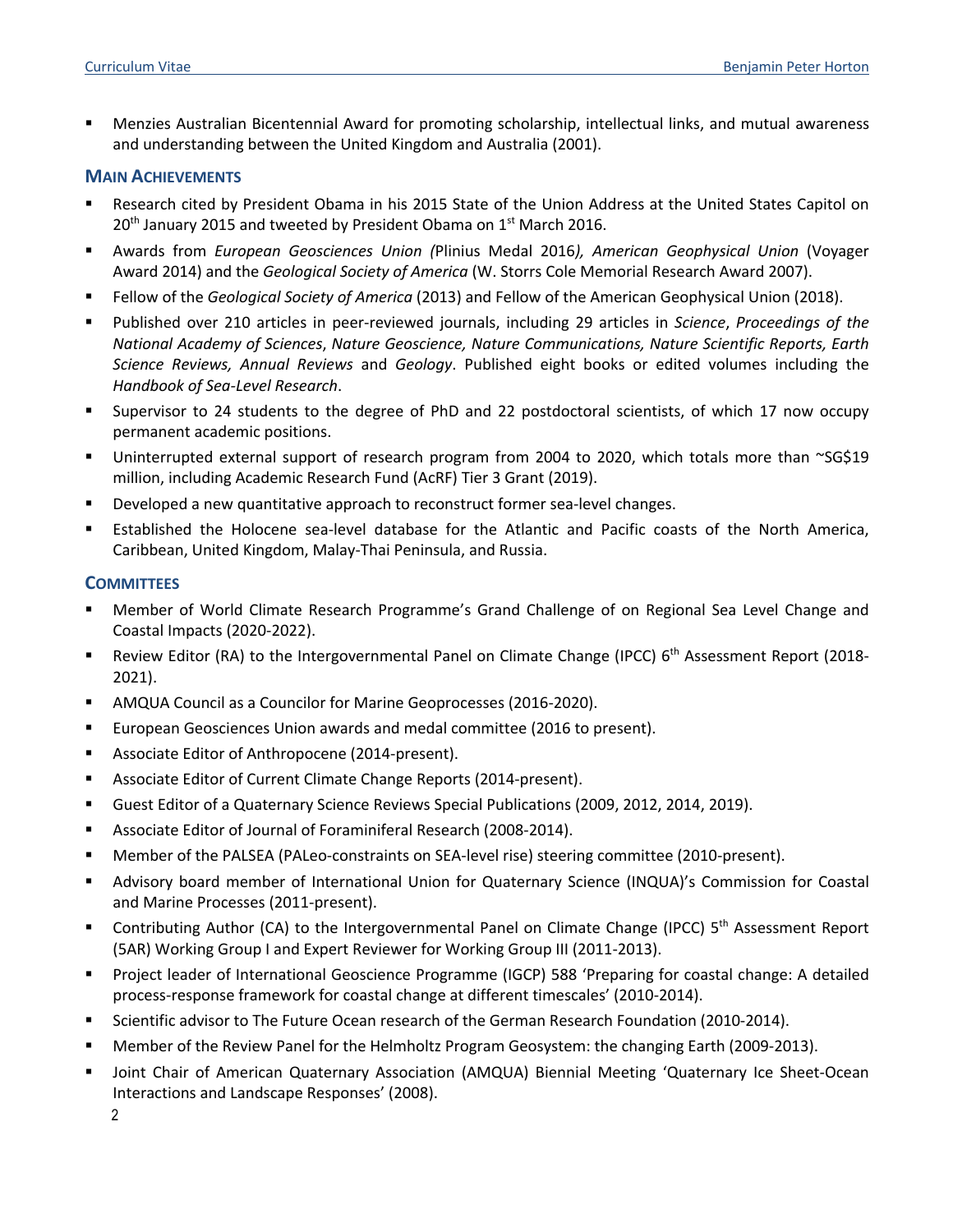- Joint Convener of the Geological Society of America's Pardee Keynote Symposia Holocene Sea-level Change in North America: A Post-Katrina Assessment (2006).
- § Committee member of the National Research Council, USA for Sea Level Rise in California, Oregon, and Washington (2011-2012).
- § Delaware Sea Level Rise Projections Panel (2017). Report won the 2019 Geological Society of America (GSA) Frye Award
- § New Jersey Sea Level Rise Projections Panel (2015).
- § Maryland Sea Level Rise Projections Update Panel (2013).

# **OUTREACH ACTIVITIES**

- Research cited by President Obama in his 2015 State of the Union Address at the United States Capitol on January 20, 2015 and tweeted by President Obama on  $1<sup>st</sup>$  March 2016.
- § Principal investigator of an Earthwatch Student Challenge Awards Program (SCAP) for high school students (2007-2015).
- § Public lectures including TEDx, National Fish and Wildlife, National Wildlife Refuge, the Presbyterian Church, Penn and Rutgers Alumni Clubs, U.S. Army Corps of Engineers, U.S. Oceanographer of the Navy, Penn Humanities Forum, Martha's Vineyard Film Festival, Pulitzer Center on Crisis Reporting, National Association of REALTORS.
- **•** Seminars and workshops to High School and Junior Colleges in the US and Singapore.
- § Appearances on national and local television, radio and newspapers, including BBC, NPR, WHYY, NBC, USA Today, Voice of Russia, Climate Nexus, CAN, Straits Times.
- § Harrison College Faculty Fellow, University of Pennsylvania (2004-2007) in residence full-time with 850 students and College Tutor.
- § Hatfield College tutor, University of Durham (1999-2003), UK with 300 students; served as an academic mentor and advisor.
- § Committee member of the *National Research Council*, USA for Sea Level Rise in California, Oregon, and Washington (2011-2012), Maryland Sea Level Rise Projections Update Panel (2013), New Jersey Sea Level Rise Projections Panel (2015), Delaware Sea Level Rise Projections Panel (2016).

### **DEPARTMENT AND UNIVERSITY SERVICE**

- President's Chair in Earth Sciences
- § Chair, Asian School of the Environment.
- Associate Chair, Asian School of the Environment.
- § Member of the Department of Marine and Coastal Science's Graduate Committee.
- Member of the Department of Marine and Coastal Science's Tenure and Promotion Committee.
- Speaker at the *Experience Rutgers: Climate Change* receptions.
- Chair of the Faculty Search Committee for a Full/Associate Professor, University of Pennsylvania.
- Member of the Department of Earth and Environmental Science's Graduate Committee.
- Member of the Department of Earth and Environmental Science's Tenure Committee.
- § Member of the Faculty Selection Committee for three successful Assistant Professor searches to the Department of Earth and Environmental Science.
- § Mentor to Dr Irina Marinov and Dr Jane Willenbring, Assistant Professors. Mentor or Fidel Costa and Emma Hill, Associate Professors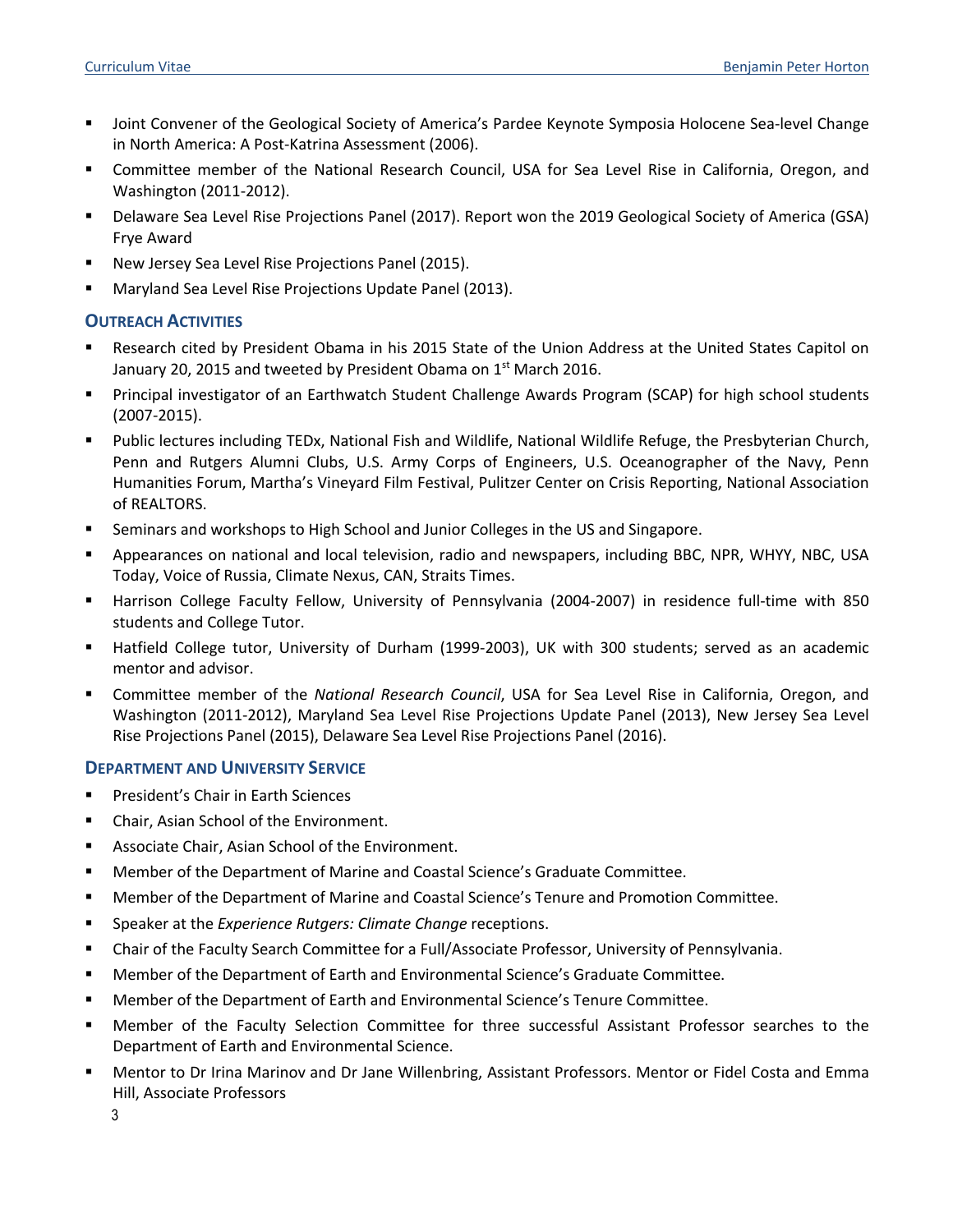# **GRADUATE STUDENTS SUPERVISED (N=26)**

- § Nanyang Technological University: Tan Fang Yi (PhD, 2019 to present), Christabel Tan Wan Jie (PhD, 2020 to present), Yudhishthra Nathan (PhD, 2020 to present)
- § Rutgers University: Kristen Joyse (PhD 2017 to present), Isabel Hong (PhD 2019), Jennifer Walker (PhD 2019), Chen Huixian (PhD 2019), Erica Ashe (PhD 2018).
- § University of Pennsylvania: Andrea Hawkes (PhD, 2008), Chris Bernhardt (PhD 2009), Andrew Kemp (PhD 2009), Simon Engelhart (PhD 2009), Candace Grand Pre (PhD 2011), Simin Liu (MSc 2012). Nicole Khan (PhD 2013), Tina Dura (PhD 2014).
- § University of Durham: Matt Brain (PhD 2006), Sarah Woodroffe (PhD 2006), Caroline Hillier (PhD 2007), Katie Thomson (PhD, 2009), Mike Hardbattle (MSc 2004), Simon Engelhart (MSc, 2005).
- § Others: Andrew Parnell (PhD 2005), University of Sheffield, UK; Andrew Berkeley (PhD 2006), Manchester Metropolitan University, UK; Anthony Brooks (PhD 2007), Trinity College Dublin; Veronica Rossi (PhD 2008), University of Bologna, Italy.

# **EXTERNAL COMMITTEE MEMBER OR EXAMINER (N =9)**

Jędrzej Majewski (PhD), NTU, Singapore; Jacqueline McSweeney (PhD), Rutgers, USA; Heidi Romine (PhD), Virginia Institute for Marine Science, USA; Kevin Burdette (MRes), Candace Grand Pre (MRes), Mary Metger, (MRes), East Carolina University, USA; Lucia Perez-Belmonte (PhD) Universite Bretagne Sud, France; Niamh Cahill (PhD), University College Dublin, Ireland; Nicole Leonard (PhD), University of Queensland, Australia.

### **POST-DOCTORAL SCHOLARS SPONSORED (N = 22)**

- § Tim Shaw (2014 to present), Jędrzej Majewski (2018 to present), Tanghua Li (2019 to present), Geoff Richards (2019 to present), Huixian Chen (2019 to present), Dhrubajyoti Samanta (2020 to present), Stephen Chua Chong Wei (2020 to present).
- § Caroline Hillier (2004-2005), Andrew Kemp (2009-2013), Simon Engelhart (2010-2013), Yvonne Milker (2012- 2014), Jessica Pilarczyk (2011-2015), Jennifer Clear (2015-2017), Tina Dura (2015 to 2017), Ane García Artola (2015 to 2018), Andra Garner (2016 to 2019) Peter Parham (2017 to 2019), Nicole Khan (2018 to 2019), Qiu Qiang (2019), Keven Roy (2017 to 2019), Margaret Christie (2017 to 2019), Isabel Hong (2020).

### **ACADEMIC EMPLOYERS OF GRADUATE STUDENTS AND POST-DOCTORAL SCHOLARS (N = 17)**

Professors Andrew Parnell (The National University of Ireland, Maynooth) and Andrea Hawkes (University of North Carolina, USA).

Dr Chris Bernhardt (Center Director, United States Geological Survey).

Associate Professors Simon Engelhart (University of Rhode Island, USA; Durham University UK); Sarah Woodroffe (Durham University UK); Andrew Kemp (Tufts University, USA).

Assistant Professors Matt Brain (Durham University, UK); Margaret Christie (McDaniel), Jennifer Clear (Liverpool Hope University); Tina Dura (Virginia Tech, USA); Ane García Artola (University of Basque Country, Spain); Andra Garner (Rowan, USA); Nicole Khan (Hong Kong University); Yvonne Milker (University of Hamburg, Germany); Jessica Pilarczyk (Simon Fraser University, Canada); Veronica Rossi (University of Bologna, Italy); Qiu Qiang (Chinese Academy of Science).

### **MAJOR RESEARCH GRANTS**

Total funds awarded to Horton from 2004-2020 is SG\$18,985,408.

# **MINISTRY OF EDUCATION, SINGAPORE**

### **Current**

4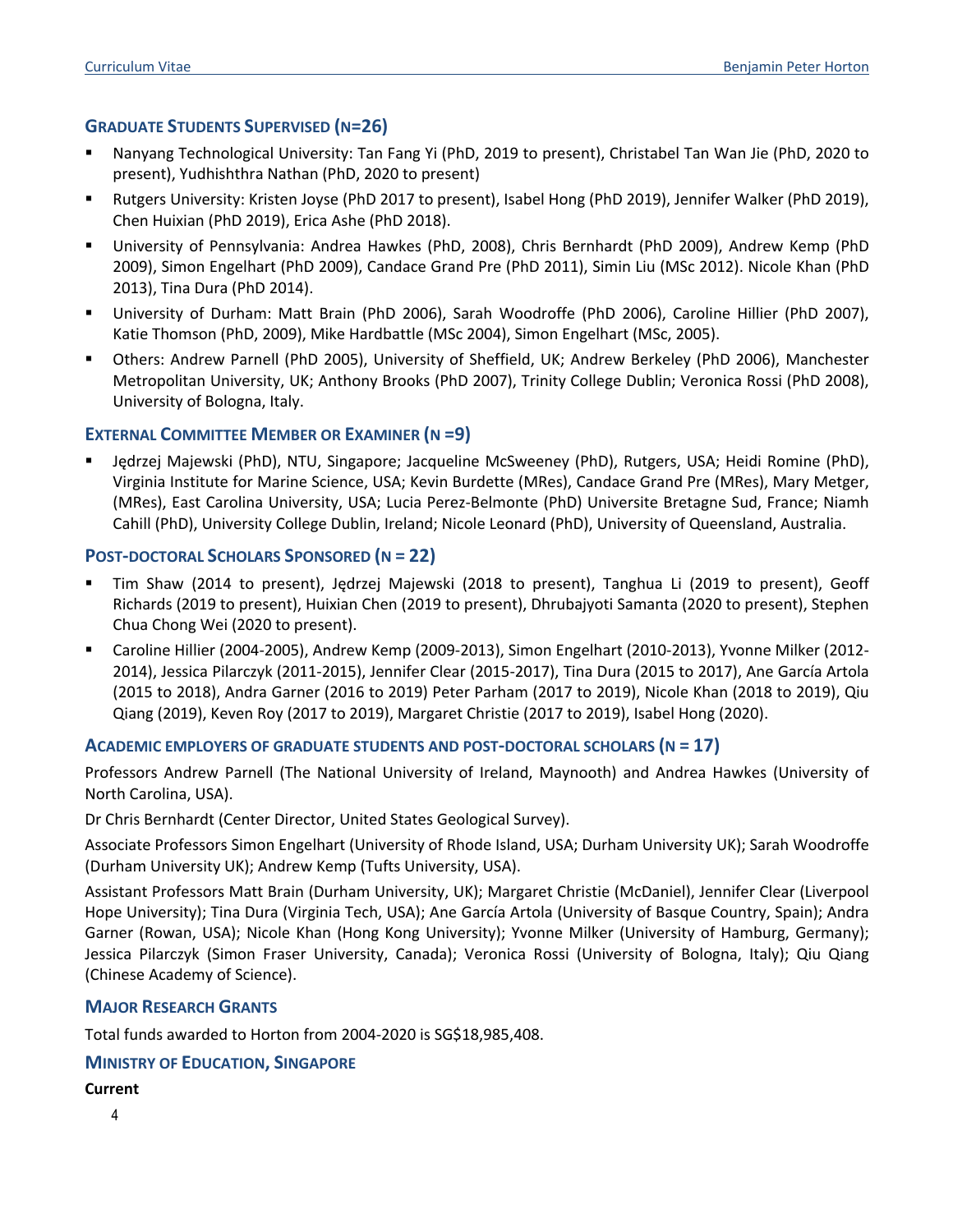- **Tier3. Southeast Asia SEA-Level program (SEA<sup>2</sup>); PI; \$9,114,640**
- Tier 2. Relative sea-level changes along the Northern Sea Route: from patterns and rates to drivers and mechanisms; PI; \$654,140; 2021-2024
- § Tier 2. The contribution of solid Earth deformation to sea-level change; PI; \$471,500; 2018-2020.
- § Tier 1. Reconstruction of Holocene sea level using rock-encrusting oysters and coral microatolls; PI; \$98,986 2018-2020.
- § Reconstructing rates and magnitudes of Holocene sea-level change from Southeast Asia; PI; \$274,006; 2017- 2019 [awarded though the Earth Observatory of Singapore].
- § Optimal use of local and global constraints in the development of high-quality models of sea level evolution in Southeast Asia; PI; \$139,000; 2018-2020 [awarded though the Earth Observatory of Singapore].

#### **NATIONAL RESEARCH FOUNDATION, SINGAPORE**

#### **Current**

- § National Sea Level Program; PI; \$1,286,306; 2021-2025
- § NRF Singapore International Collaborative Fellowship for the Commonwealth; PI; \$250,000; 2018-2020.

### **UNITED STATES NATIONAL SCIENCE FOUNDATION**

- **•** Paleoseismic evidence of earthquakes and tsunamis along the southern part of the Japan Trench; Co-PI; US\$143,401; 2017-2020
- § Quantifying Megathrust Earthquake Ruptures with Coastal Stratigraphy and Tsunami Simulations, South-Central Chile; PI; US\$258,061; 2017-2020.
- Heterogeneous Rupture of Great Cascadia Earthquakes Inferred from Coastal Subsidence Estimates; Co-PI; US\$129,503; 2015-2019.
- § Geomorphic and sedimentary impacts of Hurricane Irma; PI; US\$29,946; 2017-2018.
- Sea-level variability during the Common Era; PI; US\$255,428; 2015-2017.
- § Sea-level rise and salt-marsh response: a paleo perspective; PI; US\$113,517; 2013-2017.
- § RAPID: Tsunami deposits and coastal uplift near Concepción, Chile before and after the Mw8.8 earthquake of February 27, 2010; Co-PI US\$21,750; 2015-2017.
- RAPID: Environmental impacts of Cyclone Pam on Vanuatu: implications for long-term cyclone and tsunami records for the South Pacific; Co-PI US\$17,799; 2015-2016.
- § Subduction Zone Segmentation over Multiple Seismic Cycles, South-Central Chile; Co-PI; US\$172,726; 2012- 2016.
- RAPID: Typhoon Haiyan environmental impacts on the Philippines; PI; US\$20,018; 2014-2016.
- § Relative sea-level changes from near-, intermediate- and far-field locations and their implications for geophysical modeling and 20th century ice sheet-ocean interactions; PI; US\$136,571; 2011-2014.
- EArly-concept Grants for Exploratory Research (EAGER): Geologic evidence of tsunamis originating from the Japan Trench's southern segment; PI; US\$31,970; 2013-2014.
- § Millennial-scale records of sea-level change along the Atlantic coast of the United States; PI; US\$164,684; 2011-2013.
- § RAPID: Connecting the historic 2011 Mississippi River flood to marsh sedimentation on the Delta; Co-PI; US\$24,000; 2011-2012.
- § Holocene sea-level change from the Caribbean: implications for geophysical modeling and ocean-climate interactions; Collaborator; US\$39,285; 2010-2012.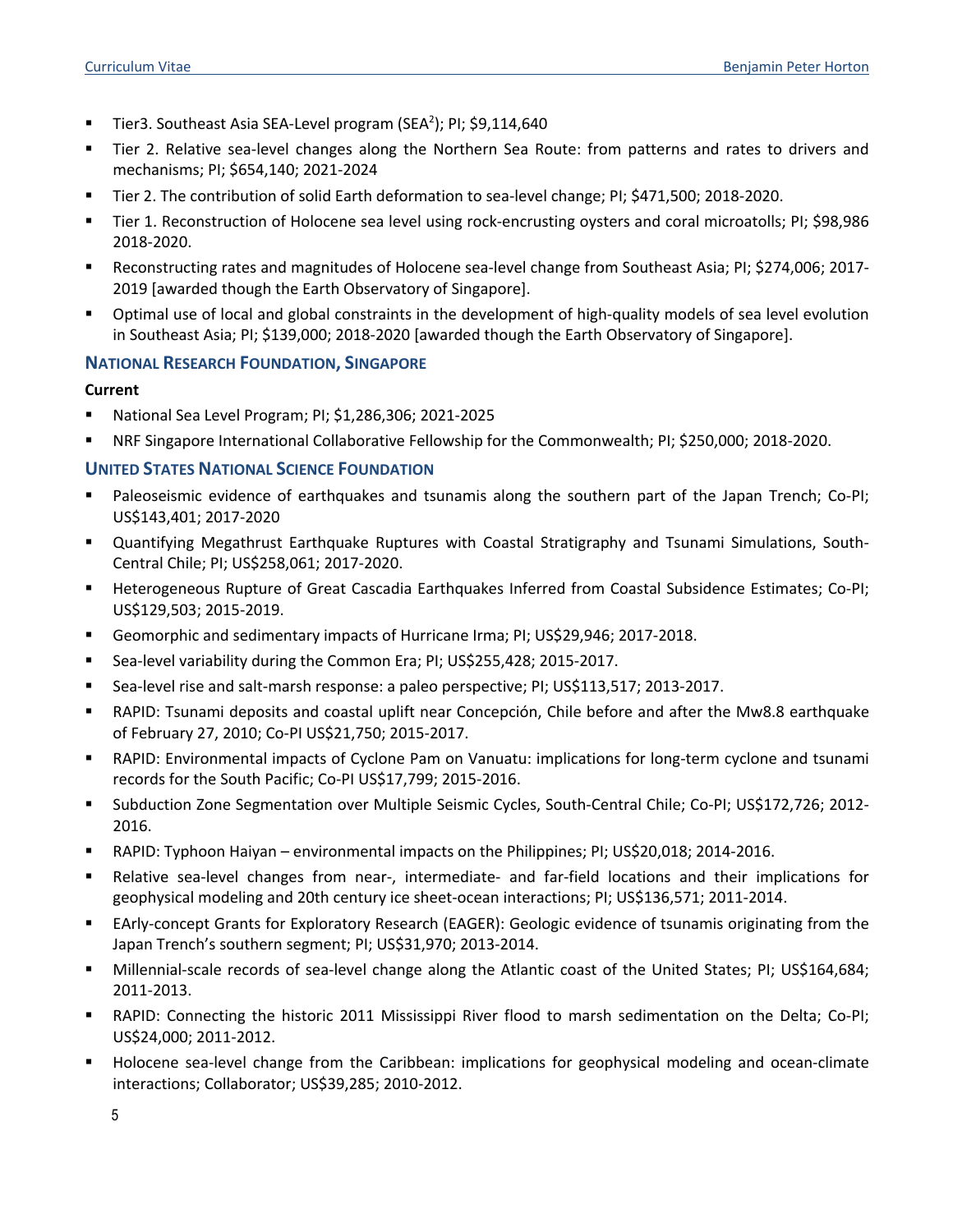- § Luquillo Critical Zone Observatory; Co-PI; US\$294,007; 2009-2014.
- § Megathrust Paleogeodesy at the central Cascadia subduction zone; PI; US\$233,086; 2009-2012.
- A Paleoseismic Record of Great Earthquakes on the Sunda Subduction Megathrust, Northern Sumatra; Co-PI; US\$200,502; 2007-2012.
- Sea-level changes along the Atlantic Coast of the United States: Implications for glacial isostatic adjustment models and current rates of sea-level change; PI; US\$131,019; 2007-2010.
- RAPID: Examining the evidence for a recent acceleration in the rate of sea-level rise using combined instrumental and proxy data, Morbihan Golfe, Brittany France; PI; US\$10,080; 2007-2008.
- § Indian Ocean Tsunami Environmental and socio-economic impacts on the Malay-Thai Peninsula; PI; US\$68,282; 2005-2006.

### **OTHER UNITED STATES FUNDING BODIES**

- § *Community Foundation of New Jersey*. Investigating Changing Flood Risks for the U.S. Atlantic Coast; PI; US\$100,000; 2016-2019.
- § *Muschett Family Foundation*. Raritan River Sediment Chemistry Study; PI; US\$36,855; 2017-2019.
- § *Environmental Protection Agency*. New Jersey Wetlands Past, Present and Future: Using Sediment Archives to Inform and Guide Wetland Protection, Restoration and Resilience; PI; US\$74,792; 2014-2017.
- § *National Oceanographic Atmospheric Administration*. Advanced regional and decadal predictions of coastal inundation for the U.S. Atlantic and Gulf coasts; PI; US\$1,503,828; 2011-2015.
- § *United States Geological Survey National Earthquake Hazards Reduction Program*. Paleoseismology of Sanak Island: collaborative Proposal with USGS; PI; US\$ 29,064; 2014-2015.
- § United States Geological Survey. Earthquake and tsunami hazards in the eastern Aleutian Islands; PI; US\$12,000; 2012-2013.
- § *National Aeronautics and Space Administration*. Global Sea Level in a Changing Climate: Reference Frames, Data Analysis, and Interpretation; PI; US\$98,002; 2010-2012.
- § *Department of Energy: The National Institute for Climatic Change Research.* Hurricane erosion of east coast salt marshes during the past 2500 years; PI; US\$78,186; 2009-2012.
- § *Earthwatch Student Challenge Awards Program*. Is Sea Level Rising? PI; US\$68,271; 2007-2011.
- § *United States Geological Survey*. High-resolution sea-level rise studies, Mid-Atlantic Bight, USA; PI; US\$15,100; 2010-2011.
- § *United States Geological Survey/North Carolina Cooperative Research Program*. Late Quaternary relative sea-level changes, Outer Banks, North Carolina; PI; US\$30,000; 2005-2008.
- § *United States Geological Survey*. Subduction-zone paleogeodesy at Cascadia; PI; US\$25,039; 2006-2007.
- § *National Oceanographic Atmospheric Administration*. Shore-Zone Dynamics in Response to Sea-level Rising North Carolina Estuaries; Co-PI; US\$90,244; 2005-2008.

### **OTHER FUNDING**

International Geoscience Programme (IGCP) 588; British Geological Survey University Funding Initiative; Port Authority of New York & New Jersey; Department of Environment and Conservation, New South Wales, Australia; Dawai Foundation award/Geological Survey of Japan. National Environmental Research Council, UK, Engineering and Physical Sciences Research Council, UK; Operation Wallacea Ltd; Associazione Nazionale Addestramento Professionale, Italy; European Union.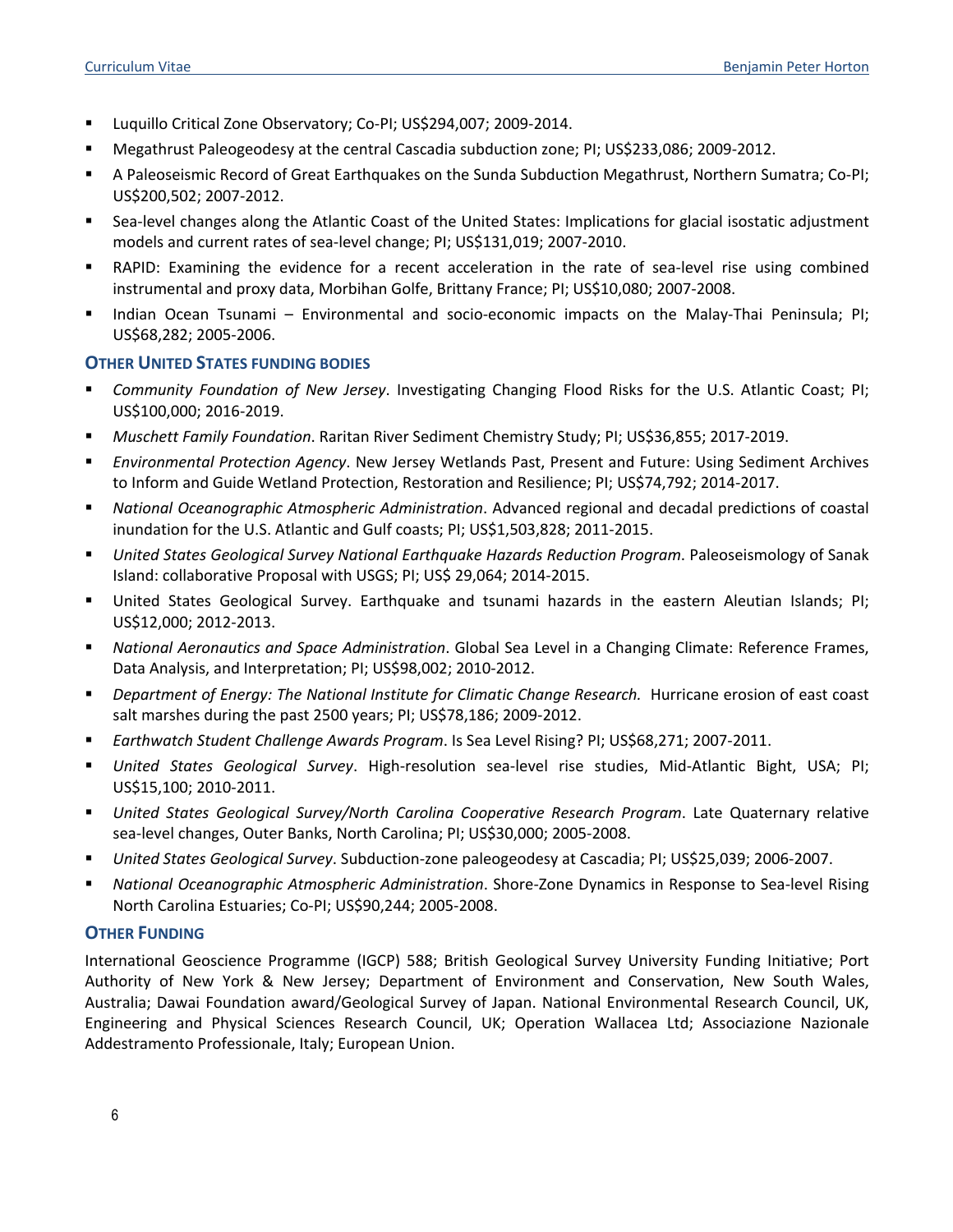### **PUBLICATIONS**

**PUBLICATIONS IN HIGH-IMPACT JOURNALS (GRADUATE STUDENTS/POSTDOCTORAL SCIENTISTS SUPERVISED/SUPERVISING ARE UNDERLINED)**

- 1. COVID-19 and the climate emergency do common origins and solutions reside in the global agrifood system? **Horton, B.P.** and Horton, P. 2020. *One Earth*. https://doi.org/10.1016/j.oneear.2020.06.006
- 2. **Horton, B.P.,** Khan, N.S., Cahill, N., Lee, J.S.H., Shaw, T.S., Garner, A.J., Kemp, A.C., Engelhart, S.E., Rahmstorf, S., 2020. Estimating global mean sea-level rise and its uncertainties by 2100 and 2300 using an expert survey. *npj Climate and Atmospheric Science.* https://doi.org/10.1038/s41612-020-0121-5
- 3. Saintilan, N., Khan, N.S., Ashe, E., Kelleway, J., Rogers, K., Woodroffe, C.D., **Horton, B.P.,** 2020. Thresholds of mangrove survival under rapid sea-level rise. *Science*. 368, 1118–1121. https://doi.org/10.1126/science.aba2656
- 4. Horton, P. and **Horton, B.P.,** 2019. Re-defining sustainability: humankind must live in harmony with the planet and the other species that inhabit it. *One Earth,* 1. https://doi.org/10.1016/j.oneear.2019.08.019
- 5. Holmquist, J.R., Windham-Myers, L., Bliss, N., Crooks, S., Morris, J., Megonigal, J.P., Troxler, T., Weller, D., Callaway, J., Drexler, J., Ferner, M.C., Gonneea, M.E., Kroeger, K.D., Schile-Beers, L., Woo, I., Buffington, K., Breithaupt, J., Boyd, B.M., Brown, L.N., Dix, N., Hice, L., **Horton., B.P.,** MacDonald, G.M., Moyer, R.M., Reay, W., Shaw, T.A., Smith, E., Smoak, J.M., Sommerfield, C., Thorne, K., Velinsky, D., Watson, E., Wilson Grimes, K. and Woodrey, M., 2018. Accuracy and Precision of Tidal Wetland Soil Carbon Mapping in the Conterminous United States. *Nature Scientific Reports*, 8, 9478. doi: 10.1038/s41598-018-26948-7.
- 6. **Horton, B.P.,** Kopp, R.E., Garner, A.J., Hay, C.C., Khan, N.S., Roy, K., Shaw, T.A., 2018. Mapping Sea-Level Change in Time, Space, and Probability. *Annual Reviews of Environmental Resources*, 43:13.1–13.41. https://doi.org/10.1146/annurev-environ-102017-025826
- 7. **Horton, B.P.,** Shennan, I., Bradley, S.L., Cahill, N., Kirwan, M., Kopp, R.E., Shaw, T.A., 2018. Predicting marsh vulnerability to sea-level rise using Holocene relative sea-level data. *Nature Communications*. https://doi.org/10.1038/s41467-018-05080-0.
- 8. Garner, A.J., Mann, M.E., Emanuel, K.A., Kopp, R.E., Lin, N., Alley, R.B., **Horton, B.P.,** DeConto, R.M., Donnelly, J.P and Pollard, D. 2017. The Impact of Climate Change on New York City's Coastal Flood Hazard: Increased Flood Heights from the Pre-Industrial to 2300 CE. *Proceedings of the National Academy of Sciences*. https://doi.org/10.1073/pnas.1703568114.
- 9. **Horton, B.P.,** Milker, Y., Dura, T.D., Wang, K., Bridgeland, W.T., Brophy, L., Ewald, Khan, N.S., Engelhart, S.E., Nelson, A.R., and Witter, R.C., 2017. The response times of microfossils to rapid sea-level rise using a sudden tidal-flooding experiment in Cascadia. *Geology,* 45, 535-538.
- 10. Meltzner, A.J., Switzer, A.D., **Horton, B.P.,** Ashe, E., Qiu, Q., Hill, D.F., Bradley, S.L., Kopp, R.E., Hill, E.M., Majewski, J.M., Natawidjaja, D.H. and Suwargadi, B.W., 2017. Large regional sea-level oscillations on human timescales, revealed by mid-Holocene corals. *Nature Communications*. DOI 10.1038
- 11. Rubin, C.M., **Horton, B.P.,** Sieh, K., Pilarczyk, J.E., Daly, P.D., Ismail, N., and Parnell, A. 2017. Highly variable recurrence of tsunamis in the 7,400 years prior to the 2004 Indian Ocean Tsunami. *Nature Communications.* 8, 16019. https://doi.org/10.1038/ncomms16019.
- 12. Dura, T., Hemphill-Haley, E., Sawai, Y. and **Horton, B.P.,** 2016. The application of diatoms to reconstruct the history of subduction zone earthquakes and tsunamis. *Earth Science Reviews*, 152, 181-197.
- 13. Kopp, R.E., Kemp, A.C., Bittermann, K., **Horton, B.P.,** Donnelly, J.P., Gehrels, W.R., Hay, C.C., Mitrovica, J.X., Morrow, E.D., and Rahmstorf, S. 2016. Temperature-driven global sea-level variability in the Common Era. *Proceedings of the National Academy of Sciences*, 113, 1434–1441.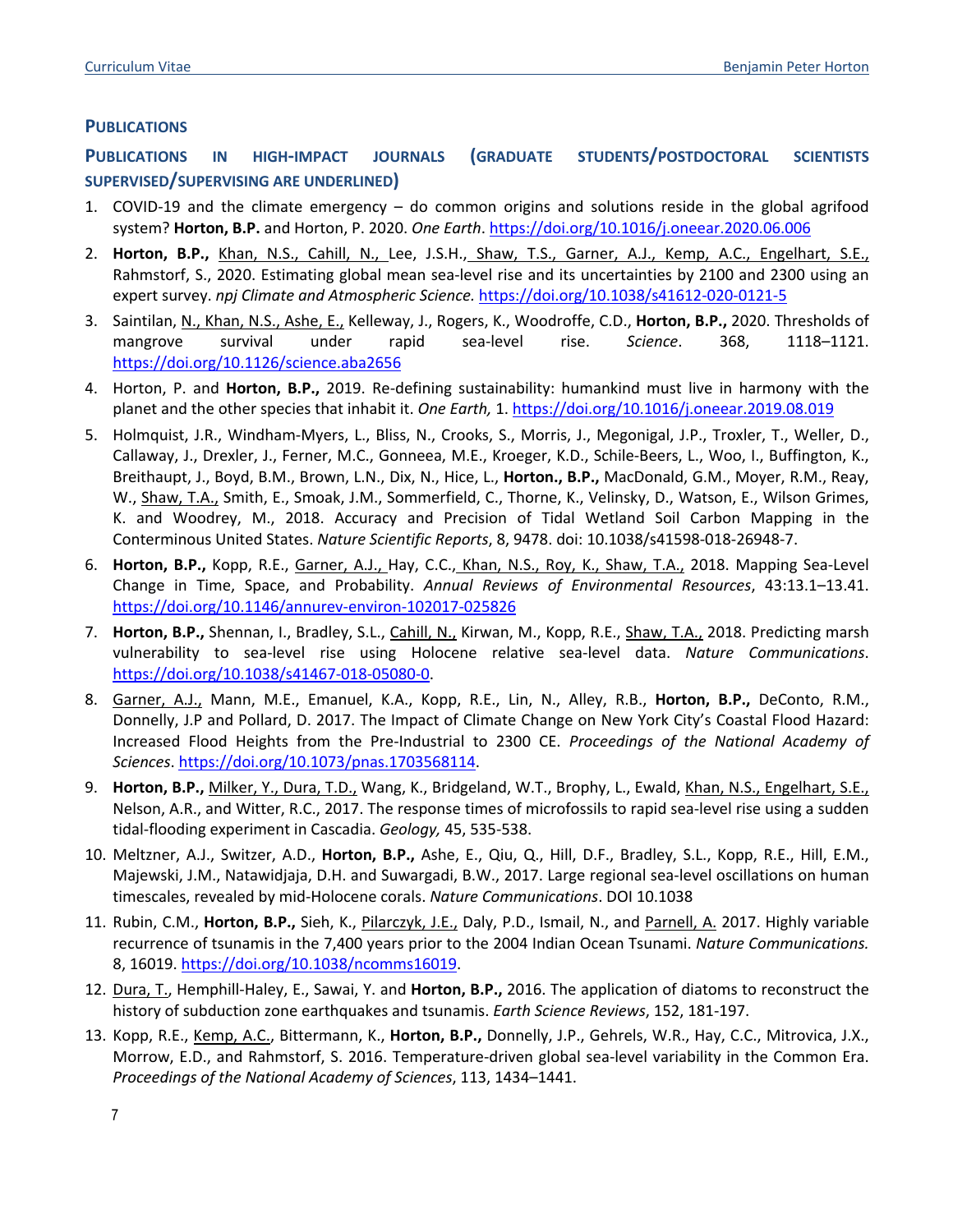- 14. Lin, N., Kopp, R.E., **Horton, B.P.** and Donnelly, J.P., 2016. Hurricane Sandy's Flood Frequency increasing from 1800 to 2100. *Proceedings of the National Academy of Sciences*, 113, 12071–12075.
- 15. Dutton, A., Carlson, A.E., Long, A.J., Milne, G.A., Clark, P.U., DeConto, R., **Horton, B.P.,** Rahmstorf, S. and Raymo, M.E., 2015. Sea-level rise due to polar ice-sheet mass loss during past warm periods. *Science*, 349, 153.
- 16. Kelsey, H.M., Engelhart, S.E., Pilarczyk, J.E., **Horton, B.P.,** Rubin, C.M., Daryono, M.R., Ismail, N., Hawkes, A.D., Bernhardt, C.E. and Cahill, N., 2015. Accommodation space, relative sea level and the archiving of paleoearthquakes along subduction zones. *Geology*. https://doi.org/10.1130/G36706.1.
- 17. Reed, A.J., Mann, M.E., Emanuel, K.A., Lin, N., **Horton, B.P.,** and Kemp, A.C., 2015. Increasing vulnerability of New York City to tropical cyclones and coastal flooding during the Last Millennium. *Proceedings of the National Academy of Sciences*, 112, 12610–12615.
- 18. Engelhart, S.E., **Horton, B.P.,** Nelson, A.R., Hawkes, A.D., Witter, R.C., Wang, K., Wang, P.-L., and Vane, C.H., 2013. Validating reconstructions of upper plate deformation during Earth's greatest earthquakes**,** *Geology*, 41, 1067-1070.
- 19. Khan, N.S., **Horton, B.P.,** McKee, K.L., Jerolmack, D.J., Falcini, F., Enache, M.D. and Vane, C.H., 2013. Tracking sedimentation from the historic 2011 Mississippi River Flood in Louisiana Deltaic wetlands. *Geology*, 41, 391- 394.
- 20. Bernhardt, C.E., **Horton, B.P.** and Stanley, J-D, 2012. Nile Delta vegetation response to Holocene climate variability. *Geology*, 40, 615-618.
- 21. Falcini, F., Khan, N.S., Macelloni, L**.**, **Horton, B.P.,** Lutken, C, B., McKee, L., Santoleri, R., Colella, S., Li, C., Volpe, G., D'Emidio, M., Salusti, A. and Jerolmack, D.J., 2012. Linking the historic 2011 Mississippi River flood to coastal wetland sedimentation. *Nature Geoscience.* https://doi.org/10.1038/NGEO1615.
- 22. Engelhart, S.E., Peltier, W.R., and **Horton, B.P.,** 2011*.* Holocene relative sea-level changes and glacial isostatic adjustment of the U.S. Atlantic coast. *Geology* 39, 751-754.
- 23. Kemp, A.C., **Horton, B.P.,** Donnelly, J.P., Mann, M.E., Vermeer, M. and Rahmstorf, S., 2011. Climate related sea-level variations over the past two millennia. *Proceedings of the National Academy of Sciences*, 108, 11017-11022.
- 24. Kemp, A.C., **Horton, B.P.,** Donnelly, J.P., Mann, M.E., Vermeer, M. and Rahmstorf, S., 2011. Reply to Grinsted et al.: Estimating land subsidence in North Carolina. *Proceedings of the National Academy of Sciences*, 108, 11017-11022.
- 25. Engelhart, S.E., **Horton, B.P.,** Douglas, B.C., Peltier, W.R., and Tornqvist, T.E., 2009. Spatial Variability of Late Holocene and 20th Century Sea Level Rise along the US Atlantic Coast. *Geology*, 37, 1115-1118.
- 26. **Horton, B.P.,** and Shennan, I., 2009. Compaction of Holocene strata and the implications for relative sealevel change. *Geology*, 37, 1083-1086.
- 27. Kemp, A.C., **Horton, B.P.,** Culver, S.J., Corbett, D.R., van de Plassche, O., Gehrels, W.R. and Douglas, B.C., 2009. The timing and magnitude of recent accelerated sea-level rise (North Carolina, USA). *Geology*, 37, 1035-1038.
- 28. Berkeley, A., Perry, C.T. Smithers, S., **Horton, B.P.,** Taylor, K.G., 2007. Microfossil-based palaeoenvironmental records in intertidal environments: a review of the ecological and taphonomic controls on foraminiferal assemblage development. *Earth Science Reviews*, 83, 205-230.
- 29. Sawai, Y., Satake, K., Kamataki, T., Nasu, H., Shishikura, M., Atwater, B. F., **Horton, B.P.,** Kelsey, H., Nagumo, T., Yamaguchi, M., 2004. Transient uplift after a 17th-century earthquake along the Kuril trench. *Science*, 206, 1918-1920.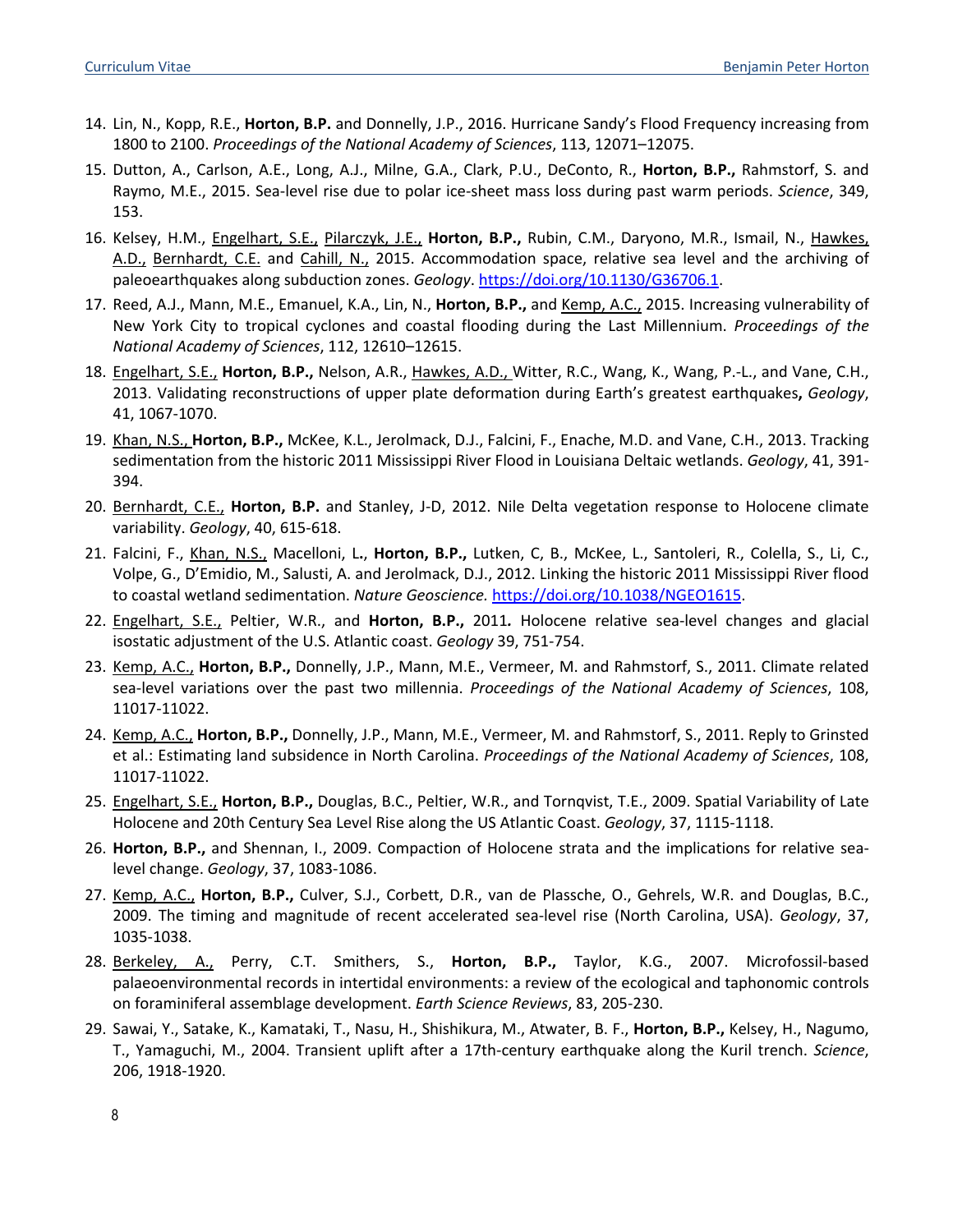# **PUBLICATIONS IN OTHER PEER-REVIEWED JOURNALS (GRADUATE STUDENTS/POSTDOCTORAL SCIENTISTS SUPERVISED/SUPERVISING ARE UNDERLINED)**

- 30. Christie, M.A., Bernhardt, C.E., Parnell, A.C., Shaw, T.A., Khan, N.S., Corbett, D.R., García-Artola, A., Clear, J., Walker, J.S., Donnelly, J.P., Hasse, T.R., **Horton, B.P.,** in press. Pollen geochronology from the Atlantic Coast of the United States during the last 500 years. *Water*.
- 31. Nelson, A.R., Hawkes, A.D., Sawai, Y., Horton, B.P., Witter, R.C., Bradley, L-A., Cahill, N., in press. Minimal stratigraphic evidence for coseismic coastal subsidence during 2000 years of megathrust earthquakes at the central Cascadia subduction zone, *Geosphere.*
- 32. Chen H., Shaw, T.A., Wang, J., Engelhart, S.E., Nikitina, D., Pilarczyk, J.E., Walker, J., García- Artola, A., **Horton, B.P.**, 2020. Salt-marsh foraminiferal distributions from mainland northern Georgia, USA: an assessment of their viability for sea-level studies. *Open Quaternary*. 6, 1–19. DOI: https://doi.org/10.5334/oq.80
- 33. Chua, S., Switzer, A.D., Kearsey, T.I., Bird, M.I., Rowe, C., Chiam, K., **Horton, B.P.,** 2020. Recommendations for A new Quaternary Stratigraphy of the Kallang River Basin, Singapore. *Journal of Asian Earth Sciences.* 104430*.* https://doi.org/10.1016/j.jseaes.2020.104430
- 34. Li, T., Wu, P., Wang, H., Steffen, H., Khan, N.S., Engelhart, S.E., Vacchi, M., Shaw, T.A., Peltier, W.R., and **Horton, B.P.,** 2020. Uncertainties of Glacial Isostatic Adjustment model predictions in North America associated with 3D structure. *Geophysical Research Letters,* 47, https://doi.org/10.1029/2020GL087944
- 35. Nelson, A.R., Hawkes, A.D., Sawai, Y., Engelhart, S.E., Witter, R.C., Grant-Walter, W.E., Bradley, L-A., Dura, T., Cahill, N., **Horton, B.P.,** 2020. Identifying the largest earthquakes of the past 2000 years at the Nehalem River estuary, northern coast Oregon, USA. *Open Quaternary.* 6, 1–30. DOI: https://doi.org/10.5334/oq.70
- 36. Vane, C.H., Kim, A.W., Moss-Hayes, V., Turner, G., Mills, K., Chenery, S.K., Barlow, T.S., Kemp, A.C., Engelhart, S.E., Hill, T.D., **Horton, B. P.** and Brain, M., 2020. Organic pollutants, heavy metals and toxicity in oil spill impacted salt marsh sediment cores, Staten Island, New York City, USA. *Marine Pollution Bulletin*, 151, 110721.
- 37. Walker, J.S., Cahill, N., Khan, N.S., Shaw, T.S., Barber, D., Miller, K., Kopp, R., **Horton, B.P.,** 2020., Incorporating temporal and spatial variability of salt-marsh foraminifera into sea-level reconstructions, *Marine Geology.* 429, 1-17.
- 38. Wan, J.X.W., Meltzner, A.J., Switzer, A.D., Lin, K., Wang, X., Bradley, S.L., Natawidjaja, D.H., Suwargadi, B.W., and **Horton, B.P.,** 2020. Relative sea-level stability and the radiocarbon marine reservoir correction at Natuna Island, Indonesia, since 6400 yr BP. *Marine Geology*, 430. https://doi.org/10.1016/j.margeo.2020.106342
- 39. Ashe, E.L., Cahill, N., Hay, C., Khan, N.S., Kemp, A.J., Engelhart, S.E., **Horton, B.P.,** Parnell, A.C., Kopp, R.E., 2019. Statistical modeling of rates and trends in Holocene relative sea level. *Quaternary Science Reviews,* 204, 58-77.
- 40. Barbieri, G., Rossi, V., Vaiani, S.C., **Horton, B.P.,** 2019. Benthic ostracoda and foraminifera from the North Adriatic Sea (Italy, Mediterranean Sea): a proxy for the depositional characterization of river-influenced shelves. *Marine Micropaleontology*, 153, 101772.
- 41. Chen, H., Khan, N.S., Wang, J., Waxi, L., Wu, J., Zhai, Y., Zhang, Y., **Horton, B.P.**, 2019. Early and late Holocene paleoenvironmental reconstruction of the Pearl River estuary, South China Sea using foraminifera and stable carbon isotopes. *Estuarine, Coastal and Shelf Science*, 222, 112-125.
- 42. Dean, S., **Horton, B.P.,** Evelpidou, N., Cahill, N., Spada, G., Sivan, D., 2019. Can we detect centennial sea-level variations over the last three four thousand years in Israeli archaeological records? *Quaternary Science Reviews,* 210, 125-135.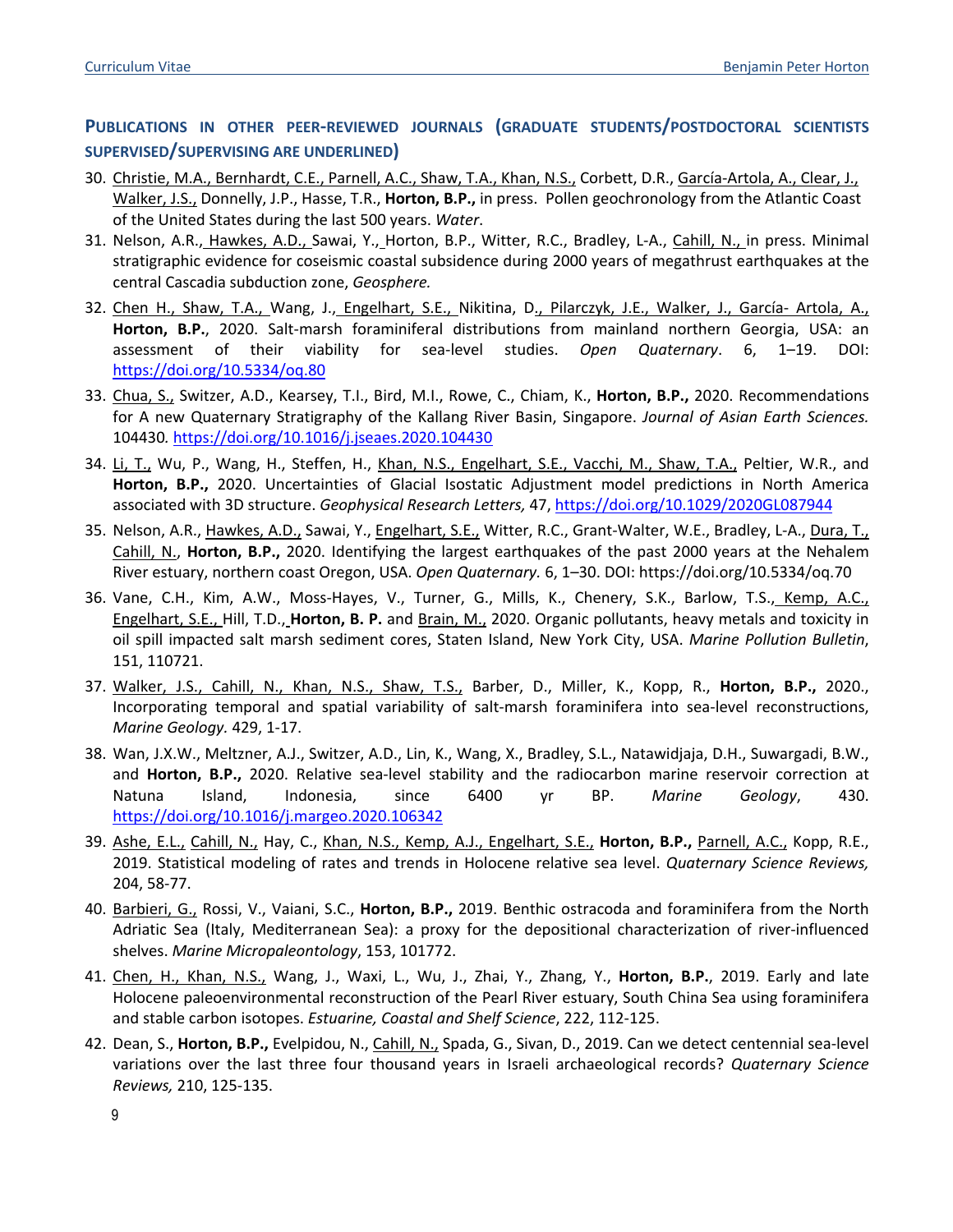- 43. **Horton, B.P.,** Kopp, R.E., Dutton, A., and Shaw, T.A., 2019. Geological records of past sea-level changes as constraints for future projections. *PAGES*, 27, doi.org/10.22498.
- 44. Kemp, A.C., Vane, C.H., Khan, N.S., Ellison, J.C., Engelhart, S.E., **Horton, B.P.,** Nikitina, D., Smith, S.R., Rodrigues, L., Moyer, R.P., 2019. Testing the utility of geochemical proxies to reconstruct Holocene coastal environments and relative sea level: a case study from Hungry Bay, Bermuda. *Open Quaternary*, 5, http://doi.org/10.5334/oq.49
- 45. Khan, N.S., **Horton, B.P.,** Engelhart, S.E., Rovere, A., Vacchi, M., Ashe. E.L., Törnqvist, T.E., Dutton, A., Hijma, M.P., Shennan, I., and the HOLSEA working group, 2019. Inception of a global atlas of sea levels since the Last Glacial Maximum. *Quaternary Science Reviews,* 220, 359-371.
- 46. Khan, N.S., Vane, C.H., Engelhart, S.E., Kendrick, C., **Horton, B.P.,** 2019. The application of δ13C, TOC and C/N geochemistry of mangrove sediments to reconstruct Holocene paleoenvironments and relative sea levels, Puerto Rico. *Marine Geology*, 415, 105963.
- 47. Pilarczyk, J.E., Sawai, Y., Matsumoto, D., Namegaya, Y., Nishida, N., Ikehara, K., Fujiwara, O., Gouramanis, C., Dura, T., **Horton, B.P.,** 2019. Constraining sediment provenance for tsunami deposits using distributions of grain size and foraminifera from the Kujukuri coastline and shelf, Japan. *Sedimentology*. doi: 10.1111/sed.12591.
- 48. Stammer, D., van de Wal, R.S.W., Nicholls, R.J., Church, J.A., Le Cozannet, G., Lowe, J.A., **Horton, B.P.,** White, K., and Behar, D., Hinkel, J., 2019. Framework for high-end estimates of sea-level rise for stakeholder applications. *Earths Future. Earth's Future,* 7. https://doi.org/10.1029/2019EF001163.
- 49. Able, K.W., Walker, J., and **Horton, B.P.,** 2018. Ghost Forests in the Mullica Valley: Indicators of Sea-Level Rise. Soujorn.
- 50. Baranskaya, A.V., Khan, N.S., Romanenko, F.A., Roy, K., Peltier, W.R., **Horton, B.P.,** 2018. A postglacial relative sea-level database for the Russian Arctic coast. *Quaternary Science Reviews.* 196, 1-18.
- 51. Costelloe, A., Wilson, B., **Horton, B.P.,** and Hayek, L-A, C. 2018. Temporal assemblage turnovers of intertidal foraminiferal communities from topical (SE Caribbean) and temperate (NE England and SW Spain) regions. *Estuarine, Coastal and Shelf Science*.
- 52. García-Artola, A., Stéphan, P., Cearreta, A., Kopp, R.E., Khan, N.S. and **Horton, B.P.,** 2018. Holocene sea-level database from the Atlantic coast of Europe. *Quaternary Science Reviews,* 196, 177-192.
- 53. Garner, A.J., Kopp, R.E., **Horton, B.P.,** Mann, Alley, R.B., M.E., Emanuel, K.A., Lin, N., Donnelly, J.P., Kemp, A.C., DeConto, R.M., and Pollard, D. 2018. New York City's evolving flood risk from hurricanes and sea level rise. *Variations/Exchanges,* 16, 30-35.
- 54. Garner, A.J., Weiss, J.L., Parris, A., Kopp, R.E., Horton, R.M., Overpeck, J.T., **Horton, B.P.,** 2018. Evolution of 21st Century Sea-level Rise Projections. *Earths Future*. 6. https://doi.org/10.1029/2018EF000991
- 55. Hong, I., Pilarczyk, J.E., **Horton, B.P.,** Fritz, H.M., Kosciuch, T., Wallace, D.J., Dike, C., Rarai, A., Harrison, M.J. and Jockley, F.R., 2018. Sedimentological characteristics of the 2015 Tropical Cyclone Pam overwash sediments from Vanuatu, South Pacific. *Marine Geology*, 396, 205-214
- 56. Kemp, A.C., Wright, A.J., Edwards, R.J., Barnett, R.L., Brain, M.J, Cahill, N., Kopp, R.E., **Horton, B.P.,** Charman, D.J., Hawkes, A.D., Hill, T.D., and van de Plassche, O., 2018. Late Holocene relative sea-level change in Newfoundland, Canada. *Quaternary Science Reviews*, 201, 89-110.
- 57. Kosciuch, T.J., Pilarczyk, J., Hong, I., Fritz, H.M., **Horton, B.P.,** Rarai, A., Harrison; M.J. and Jockle, F.R., 2018. Foraminifera reveal a shallow nearshore origin for overwash sediments deposited by Tropical Cyclone Pam in Vanuatu (South Pacific). *Marine Geology*, 396, 171-185.
- 10 58. Majewski, J.M., Switzer, A.D., Meltzner, A.J., Parham, P., **Horton, B.P.,** Bradley, S., Pile, J., Chiang, H.W., Wang, X., Tyiin Ng, C., Tanzil, J., Müller, M. and Mujahid, A., 2018. Relative sea level proxy records from fossil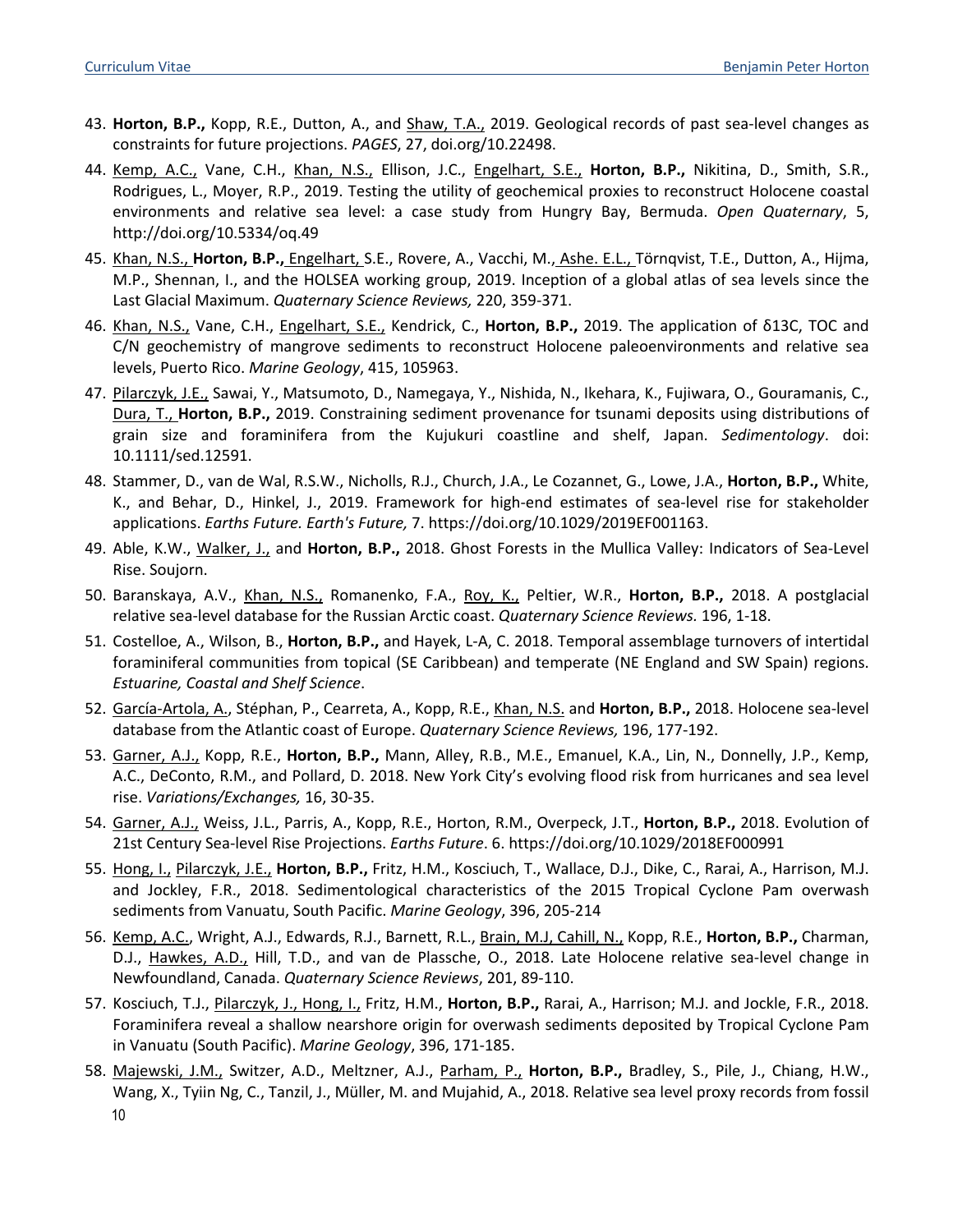coral microatolls in Western Borneo, South China Sea: Sea-level stability around 7 ka and possible Holocene faulting. *The Holocene*, 204, 86-97.

- 59. Shaw, T.A., Plater, A.J., Kirby, J.R., Roy, K., Holgate, S., Tutman, P., Cahill, N., **Horton, B.P.,** 2018. Tectonic influences on late Holocene relative sea levels from the central-eastern Adriatic coast of Croatia. *Quaternary Science Reviews*, 200, 262-275.
- 60. Vacchi, M., Engelhart, S.E., Nikitina, D., Ashe, E.L., Peltier, W.E., Roy, K., Kopp, R.E., **Horton, B.P.,** 2018. Postglacial relative sea-level histories along the eastern Canadian coastline. *Quaternary Science Reviews*, 201, 124-146.
- 61. Brain, M.J., Kemp, A.C., Hawkes, A.D., Vane, C.H., Cahill, N., Hill, T.D., Engelhart, S.E.., Donnelly, J.P. and **Horton, B.P.**, 2017. The contribution of mechanical compression and biodegradation to compaction of saltmarsh sediments and relative sea-level reconstructions. *Quaternary Science Reviews*, 167, 96-111.
- 62. Dura, T., Horton, B.P., Cisternas, M. Ely, L.L., Hong, I., Nelson, A.R., Wesson, R.L., Pilarczyk, J., Parnell, A., and Nikitina, D., 2017. Subduction zone slip variability during the last millennia, south-central Chile. *Quaternary Science Reviews*, 175, 112-137.
- 63. Kemp, A.C., Kegel, J.J., Culver, S.J., Barber, D.C., Mallinson, D.J., Leorri, E., Bernhardt, C.B., Cahill, N., Riggs, S.R., Woodson, A.L., Mulligan, R.P., and **Horton, B.P.,** 2017. An extended late Holocene relative sea-level history for North Carolina, USA. *Quaternary Science Reviews*, 160, 13-30.
- 64. Kemp, A.C., **Horton, B.P.,** Nikitina, D., Vane, C.H., Potapova, M., Weber-Bruya, E., Culver, S.J., Repkina, T., Hill, D.F. and Selezneva, E., 2017. The distribution and utility of sea-level indicators in Eurasian sub-arctic salt marshes (White Sea, Russia). *Boreas*, doi/10.1111/bor.12233
- 65. Kemp, A.C., Wright, A.J., Barnett, R.L., Hawkes, A.D., Charman, A.J., Sameshima, C., King, A.N., Mooney, H.C., Edwards, R.J., **Horton, B.P.**, and van de Plassche, O., 2017. Utility of salt-marsh foraminifera, testate amoebae and bulk-sediment δ13C values as sea-level indicators in Newfoundland, Canada. *Marine Micropaleontology*, 130, 43-59.
- 66. Khan, N.S., Ashe, E., **Horton, B.P.,** Dutton, A., Kopp, R.E., Brocard, G., Engelhart, S.E., Hill, D.F., Peltier, W.R., Vane, C.H. and Scatena, F.N., 2017. Drivers of Holocene sea-level change in the Caribbean. *Quaternary Science Reviews*, 155, 13-36.
- 67. Johnson, C.S., Miller, K.G., Browning, J.V., Kopp, R.E., Khan, N.S., Fan, Y., Stanford, S.D. and **Horton, B.P.,** 2017. The Role of Sediment Compaction and Groundwater Withdrawal in Local Sea-Level Rise, Sandy Hook, New Jersey, USA. *Quaternary Science Reviews*, 181, 30-42
- 68. Bradley, S.L., Milne, G.A., **Horton, B.P.,** and Zong, Y., 2016. Modelling sea level data from China and Malay-Thailand to estimate Holocene ice-volume equivalent sea level change. *Quaternary Science Reviews*, 137, 54-68.
- 69. Cahill, N., Kemp, A.C., **Horton, B.P.** and Parnell, A.C. 2016. A Bayesian hierarchical model for reconstructing relative sea level: from raw data to rates of change. *Climate of the Past*, 12, 525-542.
- 70. Culver, S.J., Farrell, K.M., Mallinson, D.J., Willard, D.A., **Horton, B.P.,** Riggs, S.R., Thieler, E.R., Wehmiller, J.F., Parham, P.R., Moore, J.P., Snyder, S.W., and Hillier, C. 2016. Micropaleontologic record of Pliocene and Quaternary paleoenvironments in the southern Albemarle Embayment, North Carolina, U.S.A. *Palaeogeography, Palaeoclimatology, Palaeoecology*, 457, 360–379.
- 71. Dura, T., Engelhart, S.E., Vacchi, M., **Horton, B.P.,** Kopp, R.E., Peltier, W.R., Bradley, S., Cahill, N., 2016. The role of Holocene relative sea-level change in preserving records of subduction-zone earthquakes. *Current Climate Change Reports*, 2, 86-100.
- 72. Düsterhus, A., Rovere, A., Carlson, A.E., **Horton, B.P.,** Klemann, V., Tarasov, L., Barlow, N.L.M., Bradwell, T., Clark, J., Dutton, A., Gehrels, W.R., Hibbert, F.D., Hijma, M.P., Khan, N., Kopp, R.E., Sivan, D. and Törnqvist,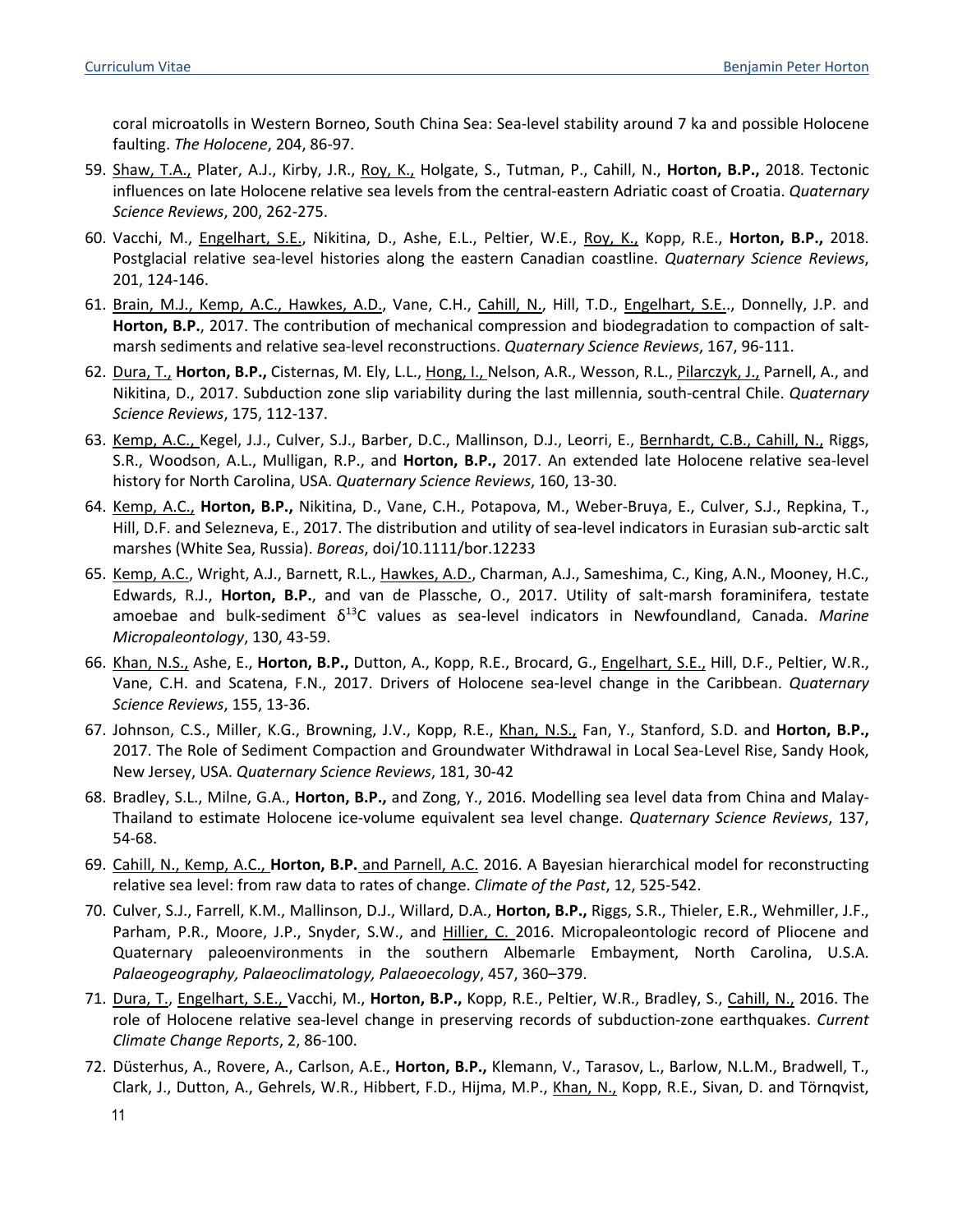T.E., 2016. Palaeo sea-level and ice-sheet databases: problems, strategies and perspectives. *Climate of the Past,* 12, 911-921.

- 73. Hawkes, A.D., Kemp, A.C., Donnelly, J.P., **Horton, B.P.,** Peltier, W.R., Cahill, N., Hill, D.F., Ashe, E. and Alexander, C.R., 2016. Relative sea-level change in northeastern Florida (USA) during the last ~8.0 ka. Quaternary Science Reviews, 142, 90-101.
- 74. Hong, I., Dura, T., Ely, L.L., **Horton, B.P.,** Nelson, A.R., Cisternas, M. and Wesson, R.L., 2016. A 600-year-long stratigraphic record of high tsunamis in south-central Chile. *Holocene*. 1-13
- 75. Love, R., Milne, G.A., Tarasov, L., Engelhart, S.E., Hijma, M.P., Latychev, K., **Horton, B.P.,** Tornqvist T.E., 2016. The Contribution of Glacial Isostatic Adjustment to Projections of Sea Level Change along the East and Gulf Coasts of North America. *Earths Future*, 4, doi:10.1002/2016EF000363
- 76. Milker, Y., Nelson, A.R., **Horton, B.P.,** Engelhart, S.E., Bradley, L-A., and Witter, R.C., 2016. Differences in coastal subsidence in southern Oregon (USA) during at least six megathrust earthquakes. *Quaternary Science Reviews*, 142, 143-163.
- 77. Pilarczyk, J.E., **Horton, B.P.,** Soria, J.LA, Switzer, A.D., Siringan, F., Fritz, H.M., Khan, N.S., Ildefonso, S., Ramos, R., Doctor, A.A. and Garcia, M.L., 2016. Micropaleontology of the 2013 Typhoon Haiyan deposit from the Leyte Gulf, Philippines. *Sedimentary Geology*, 339, 104-114.
- 78. Sawai, Y., **Horton, B.P.,** Kemp, A.C., Hawkes, A.D., Nagumo, T., and Nelson, A., 2016. Relations among diatoms and tidal environments in Oregon and Washington, USA. *Diatom Research*, 31, 17-38.
- 79. Brain, M.J., Kemp, A.C., **Horton, B.P.,** Culver, S.J., Parnell, A.C., and Cahill, N., 2015. Quantifying the contribution of sediment compaction to late Holocene salt-marsh sea-level reconstructions (North Carolina, USA). *Quaternary Research*, 83, 41-51.
- 80. Cahill, N., Kemp, A.C., **Horton, B.P.,** Parnell, A., 2015. Modeling sea-level change using Errors-In-Variables Integrated Gaussian Processes. Annals of Applied Statistics, 9, 547–571.
- 81. Brew, D.S., **Horton, B.P.,** Evans, G., Innes, J. B. and Shennan, I., 2015. Holocene sea-level history and coastal evolution of the north-western Fenland, eastern England. *Proceedings of the Geologists' Association*, 126, 72-85.
- 82. Dura, T., Cisternas, C., **Horton, B.P.,** Ely, L.L., Wesson, R.L., Nelson, A.R. and Pilarczyk, J.E., 2015*.* Coastal evidence for Holocene subduction zone earthquakes and tsunamis in central Chile. *Quaternary Science Reviews,* 113, 93-111.
- 83. Engelhart, S.E., Vacchi, M., **Horton, B.P.,** Nelson, A.R. and Kopp, R.E., 2015. A Sea Level Database for the central Pacific coast of North America. *Quaternary Science Reviews*, 113, 78-92.
- 84. Freymueller, J.T., Haeussler, P.J., **Horton, B.P.** and Shennan, I., 2015. Megathrust earthquakes and sea-level change: a tribute to George Plafker. *Quaternary Science Reviews*, 113, 1-2.
- 85. Kemp, A.C., Hawkes, A.D., Donnelly, J.P., Vane, C.H., **Horton, B.P.,** Hill, T.D., Anisfeld, S.H., Parnell A.C., Cahill, N., 2015. Relative sea-level change in Connecticut (USA) during the last 2200yrs. Earth and Planetary Science Letters, 428, 217–229.
- 86. Khan, N.S., Shaw, T., Ashe, E., Vacchi, M., Walker, J., Peltier, W.R., Kopp, R.E., and **Horton, B.P.**, 2015. Relative sea-level changes from near-, intermediate-, and far-field locations since the Last Glacial Maximum. *Current Climate Change Reports*, 1, 247-262.
- 87. Khan, N.S., Vane, C.V., **Horton, B.P.,** Hillier, C., Riding, J.B., Kendick, C.P., 2015. The application of δ13C, TOC and C/N geochemistry to reconstruct Holocene relative sea levels and paleoenvironments in the Thames Estuary, UK. Journal of Quaternary Science. DOI: 10.1002/jqs.2784.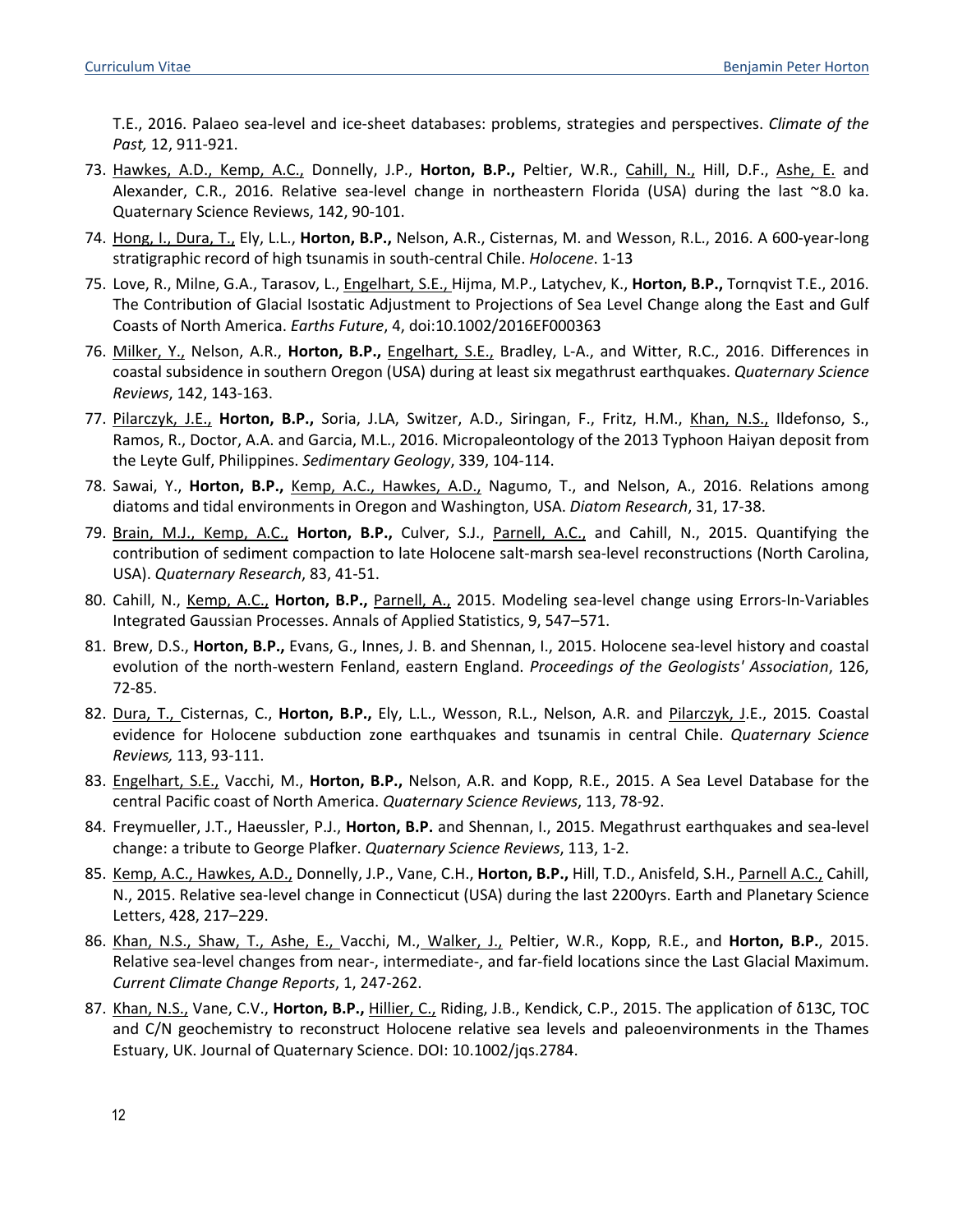- 88. Kopp, R.E., **Horton, B.P.,** Kemp, A.C. and Tebaldi, C., 2015. Past and future sea-level rise along the coast of North Carolina, USA*. Climate Change*, 132, 693-707.
- 89. Lindeman, K.C., Dame, L.E., Avenarius, C.B., **Horton, B.P.,** Donnelly, J.P., Corbett, D.R., Kemp, A.C., Lane, P., Mann, M.E., and Peltier, W.R., 2015. Science needs for sea-level adaptation planning: comparisons among three U.S. Atlantic coast regions. *Coastal Management*, 43, 555-574.
- 90. Milker, Y., **Horton, B.P.,** Engelhart, S.E., Nelson, A.R. and Witter, R.C., 2015. Variability of intertidal foraminiferal assemblages in a salt marsh, Oregon, USA. *Marine Micropaleontology*, 118, 1-16.
- 91. Milker, Y., **Horton, B.P.,** Vane, C.H., Engelhart, S.E., Nelson, A.R., Witter, R.C., Khan, N.S. and Bridgeland, W.T., 2015. Seasonal distribution of intertidal foraminifera and stable carbon isotope geochemistry, Bandon Marsh, Oregon, USA. *Journal of Foraminiferal Research*, 45, 146-166.
- 92. Nikitina, D., Kemp, A.C., Engelhart, S.E., **Horton, B.P.,** Hill, D., and Kopp, R.E., 2015. Sea-level change and subsidence in the Delaware estuary during the last ~2200 years. *Estuarine, Coastal and Shelf Science*, 164, 506-519.
- 93. Sieh, K. Daly, P., Edwards McKinnon, E., Pilarczyk, J.E., Chiang, H-E., **Horton, B.P.,** Rubin, C.M., Chuan-Chou, S., Ismail, N., Vane, C.H., and Feener, M., 2015. Penultimate Predecessors of the 2004 Indian Ocean tsunami in Aceh, Sumatra: Stratigraphic, Archeological and Historical Evidence. *Journal of Geophysical Research - Solid Earth*, 120, 308-325.
- 94. **Horton, B.P.,** Rahmstorf, S., Engelhart, S.E. and Kemp, A.C., 2014. Expert assessment of sea-level rise by AD 2100 and AD 2300. *Quaternary Science Reviews,* 84, 1–6.
- 95. **Horton, B.P.,** Rahmstorf, S., Engelhart, S.E. and Kemp, A.C., 2014. Reply to comment received from J.M. Gregory et al. regarding "Expert assessment of future sea-level rise by 2100 and 2300 AD". Quaternary Science Reviews, 97, 195-196
- 96. Kemp, A.C., Bernhardt, C.E., **Horton, B.P.,** Kopp, R.E., Vane, C.H., Peltier, W.R., Hawkes, A.H., Donnelly, J.P., Parnell, A.C. and Cahill, N. 2014. Late Holocene relative sea- and land-level change on the U.S. southeastern Atlantic coast. *Marine Geology*, 357, 90-100.
- 97. Nikitina, D.L., Kemp, A.C., **Horton, B.P.,** Vane, C.H., van de Plassche, O. and Engelhart, S.E. 2014. Storm erosion during the past 2000 years along the north shore of Delaware Bay, USA. *Geomorphology*, 208, 160- 172.
- 98. Pilarczyk, J., Dura, T., **Horton, B.P.,** Engelhart, S.E., Kemp, A.C., Sawai, Y., 2014. Microfossils from coastal environments as indicators of palaeoearthquakes, tsunamis, and storm. *Palaeogeography, Palaeoclimatology, Palaeoecolog*y, 413, 144-157.
- 99. Pilarczyk, J.E., Goff, J., Mountjoy, J., Lamarche, G., Pelletier, B. and **Horton, B.P.**, 2014. Sediment transport trends from a tropical Pacific lagoon as indicated by *Homotrema rubrum* taphonomy: Wallis Island, Polynesia. *Marine Micropaleontology*, 109, 21-29.
- 100. van de Plassche, O., Wright, A.J., **Horton, B.P.,** Engelhart, S.E., Kemp, A.C., Mallinson, D., and Kopp, R.E., 2014. Estimating tectonic uplift of the Cape Fear Arch (Southeast-Atlantic coast, USA) using reconstructions of Holocene relative sea level. *Journal of Quaternary Science,* 29, 749-759.
- 101. Tasian, G.E., Pulido, J.E., Gasparrini, A., Saigal, C.S., Landis, J.R., Madison, R., **Horton, B.P.** and Keren, R., 2014. Effect of Temperature on Nephrolithiasis. Environmental Health Perspectives, 122, 1081-1087.
- 102. Engelhart, S.E., **Horton, B.P.,** Vane, C.H., Nelson, A.R., Witter, R.C., Brody, S.R. and Hawkes, A.D., 2013*.*  Modern salt-marsh foraminifera, flora and stable carbon isotopes of Siletz Bay, Oregon, and their application in paleoseismology. *Palaeogeography, Palaeoclimatology, Palaeoecology.* 377, 13-27.
- 103. Hall, G.F., Hill, D.F., **Horton, B.P.,** Engelhart, S.E., and Peltier, W.R., 2013. A high-resolution study of tides in the Delaware Bay: Past conditions and future scenarios. *Geophysical Research Letters,* 40, 338-342.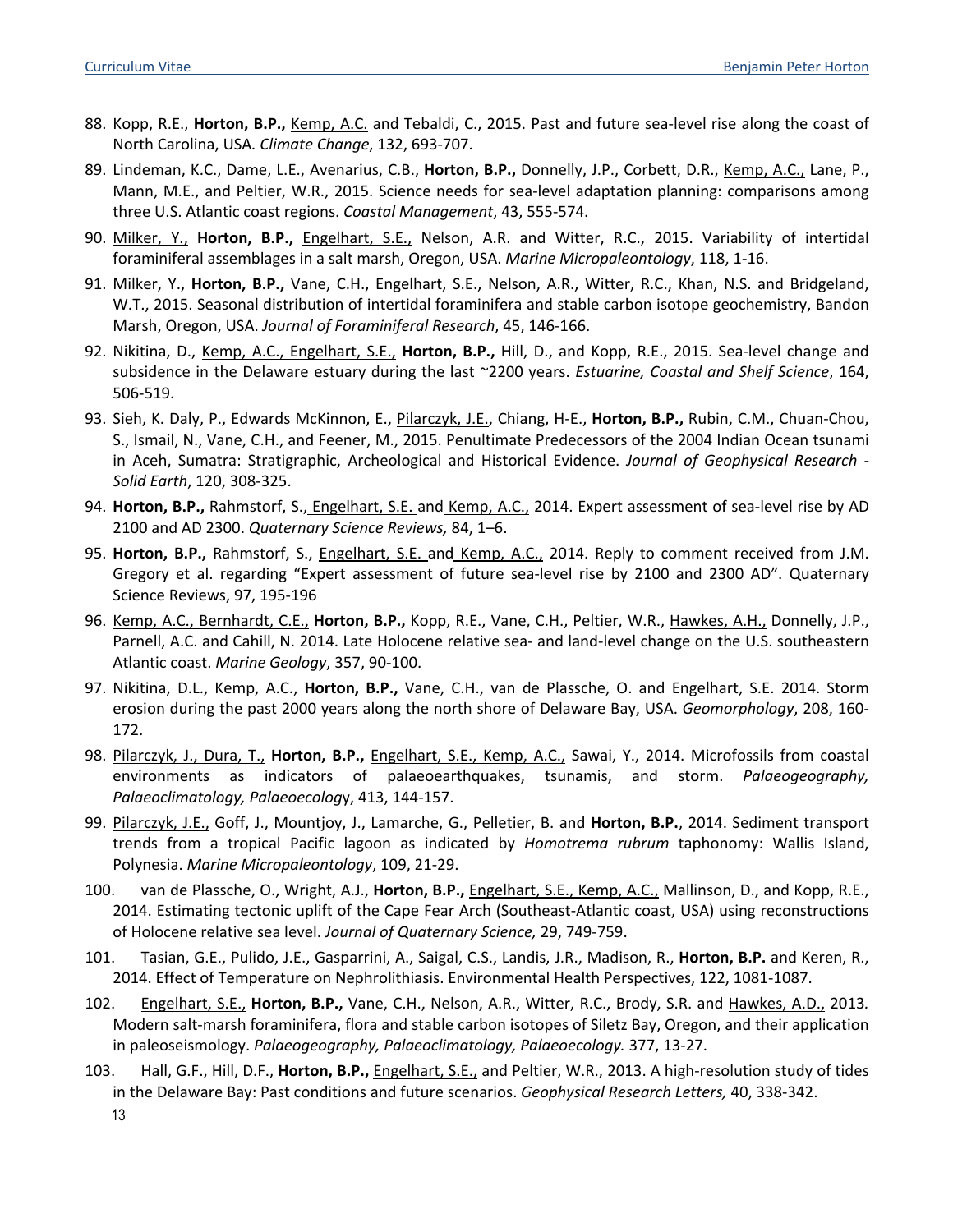- 104. **Horton, B.P.,** Engelhart, S.E., Hill, D.F., Kemp, A.C., Nikitina, D., Miller, K.G., and Peltier, W.R., 2013. Influence of tidal-range change and sediment compaction on Holocene relative sea-level change in New Jersey, USA. *Journal of Quaternary Science*, 28, 403-411.
- 105. Kemp, A.C. and **Horton, B.P.,** 2013*.* Contribution of relative sea-level rise to historical hurricane flooding in New York City. *Journal of Quaternary Science*, 28, 537-541.
- 106. Kemp, A.C., **Horton, B.P.,** Vane, C.H., Bernhardt, C.E., Corbett, D.R., Englehart, S.E., Anisfeld, S.C., Parnell, A.C., and Cahill, N., 2013. Sea-level change during the last 2500 years in New Jersey, USA. Quaternary Science Reviews, 81, 90-104.
- 107. Kemp, A.C., Telford, R.J., **Horton, B.P.,** Anisfeld, S.C. and Sommerfield, C.K., 2013. Reconstructing Holocene sea level using salt-marsh foraminifera and transfer functions: lessons from New Jersey, USA. *Journal of Quaternary Science,* 28, 617-629.
- 108. Miller, K.G., Kopp, R.E., **Horton, B.P.,** Browning, J.V. and Kemp, A.C. 2013. A geological perspective on sea-level rise and impacts along the U.S. mid-Atlantic coast. Earth's Future, 1, 3-18.
- 109. Vane, C.H., Kim, A.W., Moss-Hayes, V., Snape, C.E., Castro Diaz, M, Khan, N.S., Engelhart, S.E., and **Horton, B.P.,** 2013. Degradation of mangrove tissues by arboreal termites (*Nasutitermes acajutlae*) and their role in the mangrove C cycle (Puerto Rico): Chemical characterization and organic matter provenance using bulk d13C, C/N, alkaline CuO oxidation-GC/MS, and solid-state 13C NMR. *Geochemistry, Geophysics, Geosystems,* 14, 3176-3191.
- 110. Wang, P.-L., Engelhart, S.E., Wang, K., Hawkes, A.D., **Horton, B.P.,** Nelson, A.R., Witter, R.C., 2013, Heterogeneous rupture in the Great Cascadia earthquake of 1700 inferred from coastal subsidence estimates: *Journal of Geophysical Research – Solid Earth*, 118, 2460-2473.
- 111. Day, J.W., Gunn, J.D., Folan, W.J., Yáñez-Arancibia, A., and **Horton, B.P.,** 2012. Post-Glacial Coastal Margin Productivity and the Emergence of Complex Societies. *Journal of Island & Coastal Archaeology,* 7, 23- 42.
- 112. Engelhart, S.E. and **Horton, B.P.,** 2012. Holocene sea-level database for the Atlantic coast of the United States. *Quaternary Science Reviews*, 54, 12-25.
- 113. Grand Pre, C., **Horton, B.P.,** Kelsey, H.M., Rubin, C.M., Hawkes, A.D., Daryono, M., Rosenberg, G. and Culver, S.J. 2012. Stratigraphic evidence for an early Holocene earthquake in Aceh, Indonesia. *Quaternary Science Reviews*, 54, 142-151.
- 114. Hawkes, A.D. and **Horton, B.P.,** 2012. Sedimentary and foraminiferal record of storm deposits from Hurricane Ike, Galveston and San Luis islands, Texas, *Geomorphology,* 171, 180-189.
- 115. Kemp, A.C., **Horton, B.P.,** Vann, D.R., Engelhart, S.E., Grand Pre, C., Vane, C.H., Nikitina, D., and Anisfeld, S.C., 2012. Quantitative vertical zonation of salt-marsh foraminifera for reconstructing former sea level; an example from New Jersey, USA. *Quaternary Science Reviews*, 54, 26-39.
- 116. Kemp, A.C., Sommerfield, C.K., Vane, C.H., **Horton, B.P.,** Chenery, S., Anisfeld, S., and Nikitina, D. 2012. Use of Lead isotopes for developing chronologies in recent salt-marsh sediments. *Quaternary Geochronology,* 12, 40-49.
- 117. Kemp, A.C., Vane, C.H., **Horton, B.P.,** Engelhart, S.E., Anisfeld, S.C. and Nikitina, D., 2012. Application of stable carbon isotopes for reconstructing salt-marsh floral zones and relative sea level, New Jersey, USA. *Journal of Quaternary Science*, 27, 404–414.
- 118. Pilarczyk, J.E., **Horton, B.P.,** Witter, R.C., Vane, C.H., Chagué-Goff, C. and Goff, J., 2012. Sedimentary and foraminiferal evidence of the 2011 Tōhoku-oki tsunami on the Sendai coastal plain, Japan. *Sedimentology,*  282, 78-89.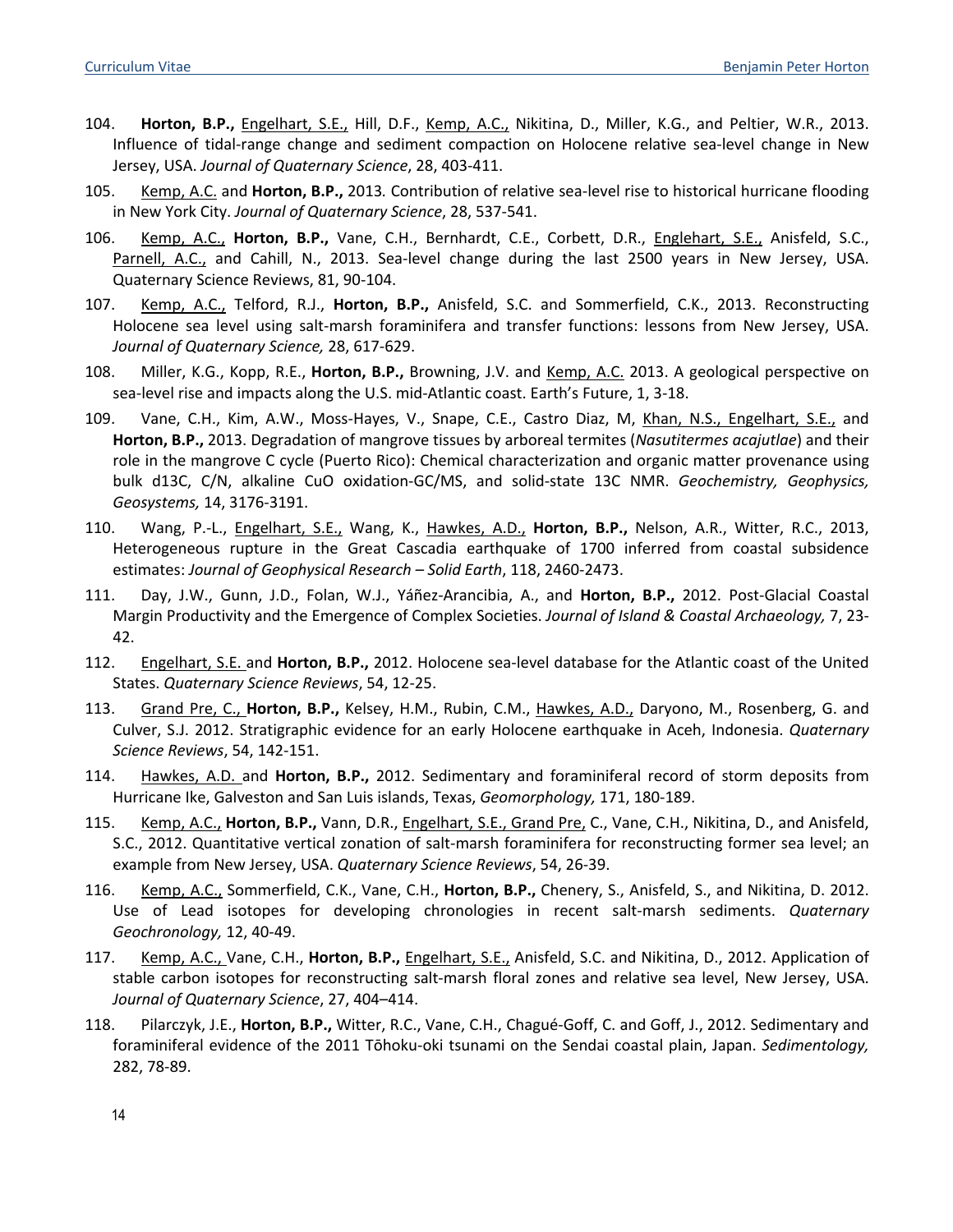- 119. Switzer, A.D., Sloss, C.R., **Horton, B.P.** and Zong, Y., 2012. Preparing for coastal change. Quaternary Science Reviews, 54, 1-3.
- 120. Vermeer, M., Rahmstorf, S., Kemp, A. and Horton, B., 2012. On the differences between two semiempirical sea-level models for the last two millennia. Climate of the Past, 8, 3551–3581.
- 121. Wilson, B. and **Horton, B.P.,** 2012. Determining carrying capacity from foraminiferal time series. *Journal of Micropaleontology*, 31:111-119
- 122. Bernhardt, C.E., Stanley, J-D. and **Horton, B.P.**, 2011. Wetland Vegetation in Manzala Lagon, Nile Delta Coast, Egypt: Rapid Responses of Pollen to Altered Nile Hydrology and Land Use. *Journal of Coastal Research*, 27, 731 – 737.
- 123. Brain, M.J., Long, A.J., Petley, D.N., **Horton, B.P.,** and Allison, R.J., 2011. Compression behaviour of minerogenic low energy intertidal sediments, *Sedimentary Geology*, 233, 28-41.
- 124. Culver, S.J., Farrell, K., Mallinson, D.J., **Horton, B.P.,** Willard, D.A., Thieler, E.R., Riggs, S.R., Thieler, E.R., Wehmiller, J.F., Parham, P., Snyder, S.W., and Hillier, C., 2011. Evolution of Quaternary paleoenvironments of the Central Albemarle Embayment, North Carolina, U.S.A. *Palaeogeography, Palaeoecology, Palaeoclimatology,* 305, 227–249.
- 125. Dura, T., Rubin, C.M., Kelsey, H.M., **Horton, B.P.,** Hawkes, A.D., Grand Pre, C., Daryono, M., Ladinsky, T., Vane, C.H. and Bradley, S. 2011*.* Preservation of Holocene Earthquakes, Sungai Pinang, Western Sumatra. *Journal of Geophysical Research - Solid Earth*, 116, B11306, doi:10.1029/2011JB008205.
- 126. Engelhart, S.E., **Horton, B.P.** and Kemp, A.C., 2011. Holocene Sea Level Changes along the United States' Atlantic Coast. *Oceanography* 24, 70–79.
- 127. Gehrels, W.R., **Horton, B.P.,** Kemp, A.C. and Silvan, D., 2011. Sivan Sea-level records of the last 2000 years hold the key to understanding contemporary and future sea-level change. *EOS, Transactions, American Geophysical Union* 92, 289-29.
- 128. Grand Pre, C., Culver, S., Mallinson, D., Farrell, K., Corbett, R., **Horton, B.P.,** Hillier, C., Riggs, S., Snyder, S. and Buzas, M., 2011. Rapid Holocene Coastal Change Revealed by High Resolution Micropaleontological Analysis, Pamlico Sound, North Carolina, USA. *Quaternary Research*, 76, 319-334.
- 129. Hawkes, A.D., **Horton, B.P.** and Nelson, A. R., 2011. Coastal subsidence in Oregon, USA, during the giant Cascadia Earthquake of AD 1700. *Quaternary Science Reviews*, 30, 364-376.
- 130. Hill, D.F., Griffiths, S.D., Peltier, W.R., **Horton**, **B.P.** and Törnqvist, T.E., 2011. High-resolution numerical modeling of tides in the western Atlantic, Gulf of Mexico, and Caribbean Sea during the Holocene, *Journal of Geophysical Research*, 116, C10014, doi:10.1029/2010JC006896.
- 131. **Horton, B.P.,** Sawai, Y., Hawkes, A.D. and Witter, R.C. 2011. Sedimentology and paleontology of a tsunami deposit accompanying the great Chilean earthquake of February 2010. *Marine Micropaleontology*, 79, 132–138.
- 132. Kemp, A.C., Buzas, M.A., **Horton, B.P.,** and Culver, S.J., 2011*.* Influence of patchiness on modern saltmarsh foraminifera used in sea-level studies (North Carolina, USA). *Journal of Foraminiferal Research,* 41, 114-123.
- 133. Rossi, V., **Horton, B.P.**, Corbett, D.R., Leorri, E., Perez-Belmonte, L. and Douglas, B.C., 2011. The application of foraminifera to reconstruct the rate of  $20<sup>th</sup>$  century sea-level rise, Morbihan Golfe, Brittany France. *Quaternary Research*, 75, 24-35.
- 134. Hawkes, A.D., **Horton, B.P.,** Nelson, A.R., and Hill, D. F., 2010. The application of intertidal foraminifera to reconstruct coastal subsidence during the giant Cascadia earthquake of AD 1700 in Oregon, USA. *Quaternary International*, 221, 116–140.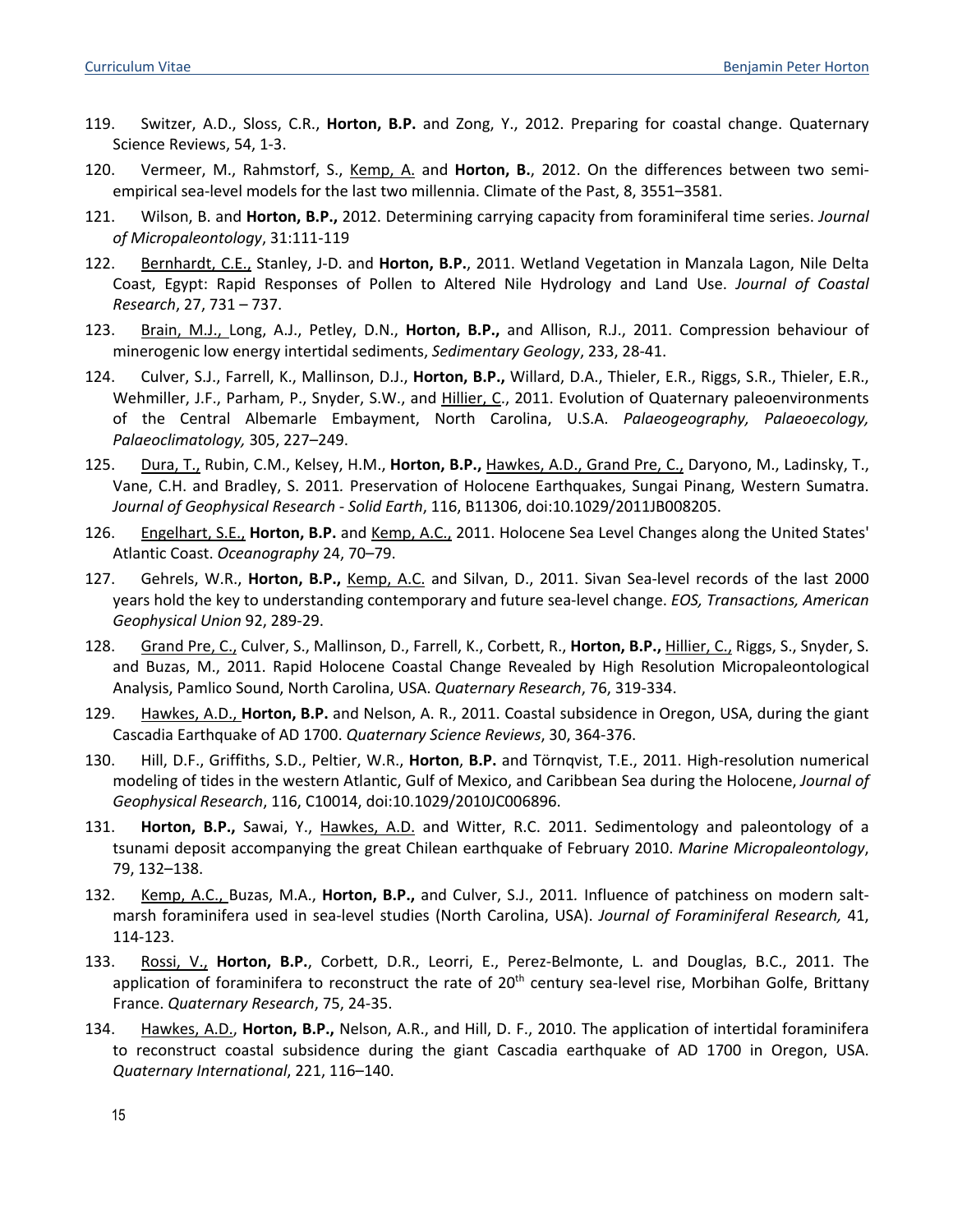- 135. Kemp, A.C., Vane, C.H., **Horton, B.P.,** and Culver, S.J., 2010. Stable carbon isotopes as potential sea-level indicators in salt marshes, North Carolina, USA. *Holocene*, 20, 623–636.
- 136. Leorri, E., Gehrels, W.R., **Horton, B.P.,** Fatela, F. and Cearreta, A., 2010. Distribution of foraminifera in salt marshes along the Atlantic coast of SW Europe: tools to reconstruct past sea-level variations. *Quaternary International*, 221, 104–115.
- 137. Pruitt, R.J., Culver, S.J., Buzas, M. A., Corbett, D.R., **Horton, B.P.** and Mallinson, D. J., 2010. Modern foraminiferal distribution and recent environmental change in Core Sound, North Carolina, USA. *Journal of Foraminiferal Research*, 40, 344-365.
- 138. Berkeley, A., Perry, C.T., Smithers, S.T., **Horton, B.P.**, Cundy, A.B., 2009. Foraminiferal biofacies across mangrove-mudflat environments at Cocoa Creek, north Queensland, Australia. *Marine Geology*, 263, 64-86.
- 139. **Horton, B.P.,** Long, A.J., and Donnelly, J.P., 2009. Quaternary Ice Sheet-Ocean Interactions and Landscape Responses. *Quaternary Science Reviews*, 28, 1570-1572.
- 140. **Horton, B.P.,** Peltier, W.R., Culver, S.J., Drummond, R., Engelhart, S.E., Kemp, A.C., Mallinson, D., Thieler, E.R., Riggs, S.R., Ames, D.V. and Thomson, K.H., 2009. Holocene sea-level changes along the North Carolina Coastline and their implications for glacial isostatic adjustment models. *Quaternary Science Reviews*, 28, 1725-1736.
- 141. **Horton, B.P.,** Rossi, V., Hawkes, A.D., 2009. The Sedimentary Record of the 2005 Hurricane Season along the Gulf Coast, *Quaternary International*, 195, 15-30.
- 142. Kemp, A.C., **Horton, B.P.**, Corbett, R., Culver, S.J., Edwards, R.J. and van de Plassche, O., 2009. The relative utility of foraminifera and diatoms for reconstructing late Holocene sea-level change in North Carolina, USA. *Quaternary Research*, 71, 9–21.
- 143. Kemp, A.C., **Horton, B.P.,** and Culver, S.J., 2009. Distribution of modern salt-marsh foraminifera in the Albemarle – Pamlico Estuarine System of North Carolina, USA: Implications for sea-level research. *Marine Micropaleontology*, 72, 222-238.
- 144. Leorri, E., Martin, R.E. and **Horton B.P.,** 2009. Field experiments on bioturbation in salt marshes (Bombay Hook National Wildlife Refuge, Smyrna, DE, USA): Implications for sea-level studies*. Journal of Quaternary Science*, 24, 139-149.
- 145. Miller, K.G., Sugarman, P.J., Browning, J.V., **Horton, B.P.,** Stanley, A., Kahn, A., Uptegrove, J. and Aucott, M., 2009. Sea-level rise in New Jersey over the past 5000 years: Implications to Anthropogenic Change. *Global and Planetary Change*, 66, 10-18.
- 146. Poulter, B, Feldman, R.L., Brinson, M.M., **Horton, B.P.,** Orbach, M.K., Pearsall, S.H., Reyes, E., Riggs, S.R. and Whitehead, J., 2009. Sea Level Rise Research and Dialogue in North Carolina: Creating Windows for Policy Change. *Ocean & Coastal Management*, 52, 147-153.
- 147. Rossi, V., and **Horton, B.P.,** 2009. The application of a subtidal foraminifera-based transfer function to reconstruct Holocene paleobathymetry of the Po Delta, Northern Adriatic Sea. *Journal of Foraminiferal Research*, 39, 180-190.
- 148. Vane, C.H., Harrison, I., Kim, A.W., Moss-Hayes, V., Vickers, B.P., **Horton, B.P.,** 2009. Status of Organic Pollutants in Surface Sediments of Barnegat Bay-Little Egg Harbor Estuary, New Jersey, USA. *Marine Pollution Bulletin*, 56 1802-1814.
- 149. Berkeley, A., Perry, C.T., Smithers S.G. and **Horton, B.P.,** 2008. The spatial and vertical distribution of living (stained) benthic foraminifera from a tropical, intertidal environment, north Queensland, Australia. *Marine Micropaleontology*, 69, 240–261.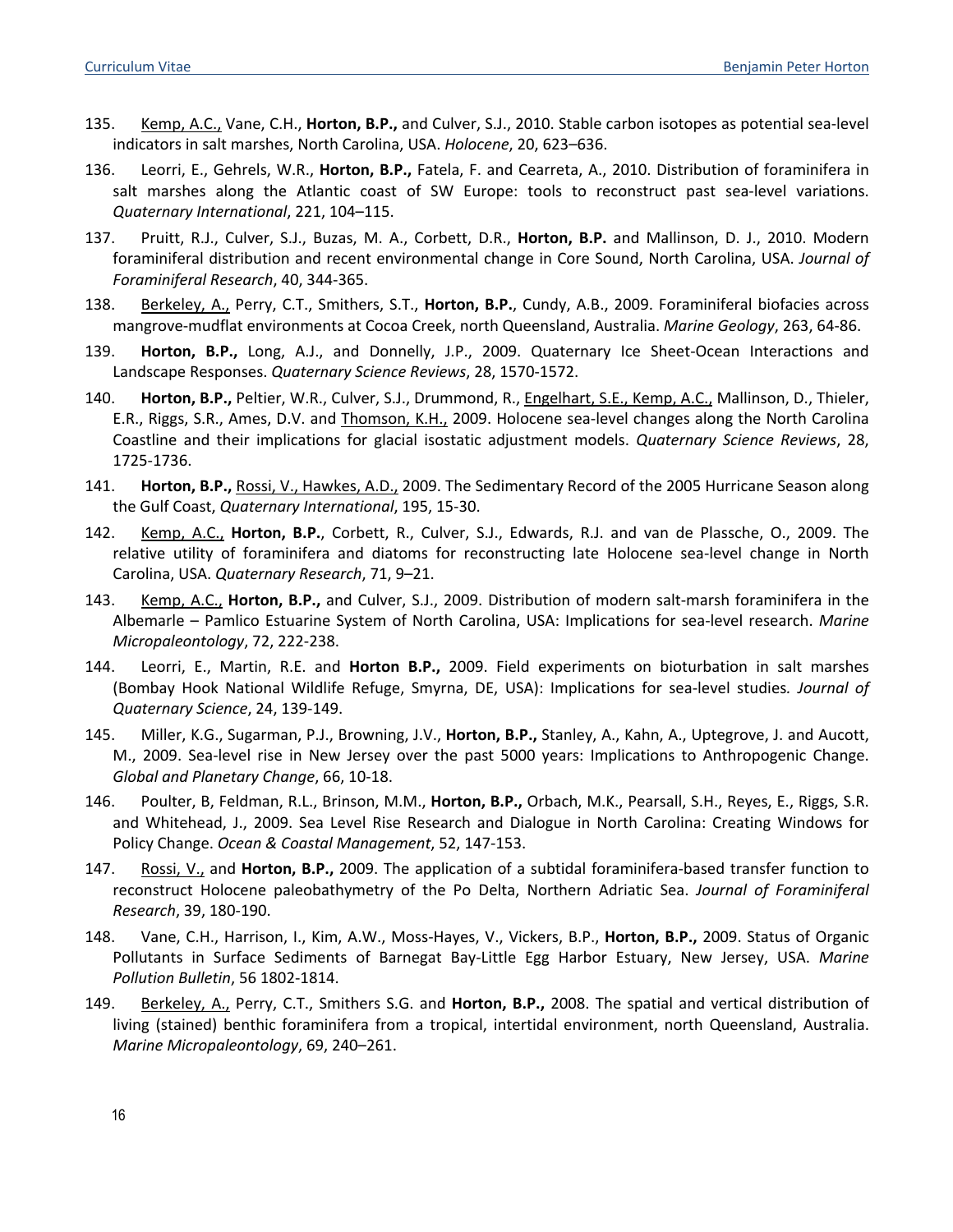- 150. Brooks, A.J., Bradley, S.L., Edwards, R.J., Milne, G.A., Shennan, I. and **Horton, B.P.**, 2008. Post-Glacial relative sea-Level observations from Ireland and their role in glacial rebound modelling. *Journal of Quaternary Science*, 23, 175-192.
- 151. Cearreta, A., Leorri, E., Gehrels, R.W., **Horton, B.P.,** 2008. A high marsh transfer function for sea-level reconstructions in the southern Bay of Biscay. *Revista de Investigacian Marina,* 3, 66-67.
- 152. Culver, S.J., Farrell, K., Mallinson, D.J., **Horton, B.P.,** Willard, D.A., Thieler, E.R., Riggs, S.R., Snyder, S.W., Wehmiller, J.F., Bernhardt, C.E., and Hillier, C., 2008. Micropaleontologic record of Late Pliocene and Quaternary paleoenvironments in the northern Albemarle Embayment, North Carolina, U.S.A. *Palaeogeography, Palaeoecology, Palaeoclimatology*, 264, 54–77.
- 153. **Horton, B.P.** and Culver, S.J., 2008. Modern intertidal foraminifera of the Outer Banks, North Carolina, USA and their applicability for sea-level studies. *Journal of Coastal Research*, 24, 1110-1125.
- 154. **Horton, B.P.,** Bird, M., Birkland, T., Cowie, S., Grundy-Warr, C., Hawkes, A.D., Tan Shau Hwai, A., Law, L., Macgregor, C., Nott, J., Eong Ong, J., Rigg, J., Robinson, R., Tan-Mullins, M., Tiong Sa, T. and Zulfigar, Y., 2008. Environmental and socio-economic dynamics of the Indian Ocean Tsunami in Penang, Malaysia. *Singapore Journal of Tropical Geography*, 29, 307-324.
- 155. Leorri, E., Cearetta, A. and **Horton, B.P.,** 2008. A foraminifera-based transfer function as a tool for sealevel reconstructions in the southern Bay of Biscay. *Geobios*, 41, 787-797.
- 156. Leorri, E., **Horton, B.P.** and Cearetta, A. 2008. Development of a foraminifera-based transfer function in the Basque marshes, N. Spain: implications for sea-level studies in the Bay of Biscay. *Marine Geology*, 251, 60-74.
- 157. Nelson, A. R., Sawai, Y., Jennings, A. E., Bradley, L-A., Gerson, L., Sherrod, B. L., Sabean, J. and **Horton, B.P.,** 2008. Great earthquake paleogeodesy and tsunamis of the past 2000 years at Alsea Bay, central Oregon coast, USA. *Quaternary Science Reviews,* 27, 747-768.
- 158. Vicente, I., Leorri, E., Cearreta, A., Gehrels, R. and **Horton, B.P.,** 2008. Salt marsh response to recent sealevel rise acceleration in the Southern Bay of Biscay. *Geotemas*, 10, 659-662.
- 159. Vane, C.H., Harrison, I., Kim, A.W., Moss-Hayes, V., Vickers, B.P., **Horton, B.P.,** 2008. Status of Organic Pollutants in Surface Sediments of Barnegat Bay-Little Egg Harbor Estuary, New Jersey, USA. *Marine Pollution Bulletin*, 56, 1802-1814.
- 160. Bird, M., Cowie, S., Eong Ong, J., Hawkes, A., **Horton, B.P.,** Tan Shau Hwai, A., Wooi Khoon, G., Macgregor, C., Tiong Sa, T. and Yasin, Z., 2007. Indian Ocean tsunamis: environmental and socio-economic impacts in Langkawi, Malaysia. *The Geographical Journal*, 173, 103–117.
- 161. Burt, T.P., and **Horton, B.P.,** 2007. Inter-decadal variability in daily rainfall at Durham (UK) since the 1850s. *International Journal of Climatology*, 27, 945-956.
- 162. Culver, S.J., Grand Pre, C.A., Mallinson, D.J., Riggs, S.R., Corbett, D.R., Foley, J., Hale, M., Metger, L. Ricardo, J., Rosenberger, J., Smith, C.G., Smith, C.C.W., Snyder, S.W., Twamley, D., Farrell, K. and **Horton, B.P.,** 2007. Late Holocene barrier island collapse: Outer Banks, North Carolina, U.S.A. *The Sedimentary Record*, 5, 4-8.
- 163. Engelhart, S.E., **Horton, B.P.,** Roberts, D.H., Bryant, C.L. and Corbett, D.R., 2007. Mangrove Pollen of Indonesia and its suitability as a sea-level indicator. *Marine Geology,* 242, 65-81.
- 164. Day, J.W., Gunn, J.D., Folan, W.J., Yáñez-Arancibia, A. and **Horton, B.P.,** 2007. Post-Glacial Coastal Margin Productivity and the Emergence of Civilizations. *Eos Trans. AGU*, 80, 170-171.
- 165. Day, J.W., Gunn, J.D., Folan, W.J., Yáñez-Arancibia, A. and **Horton, B.P.,** 2007. Reply to comment on "Emergence of complex societies after sea level stabilized" *Eos Trans. AGU*, 88, 429.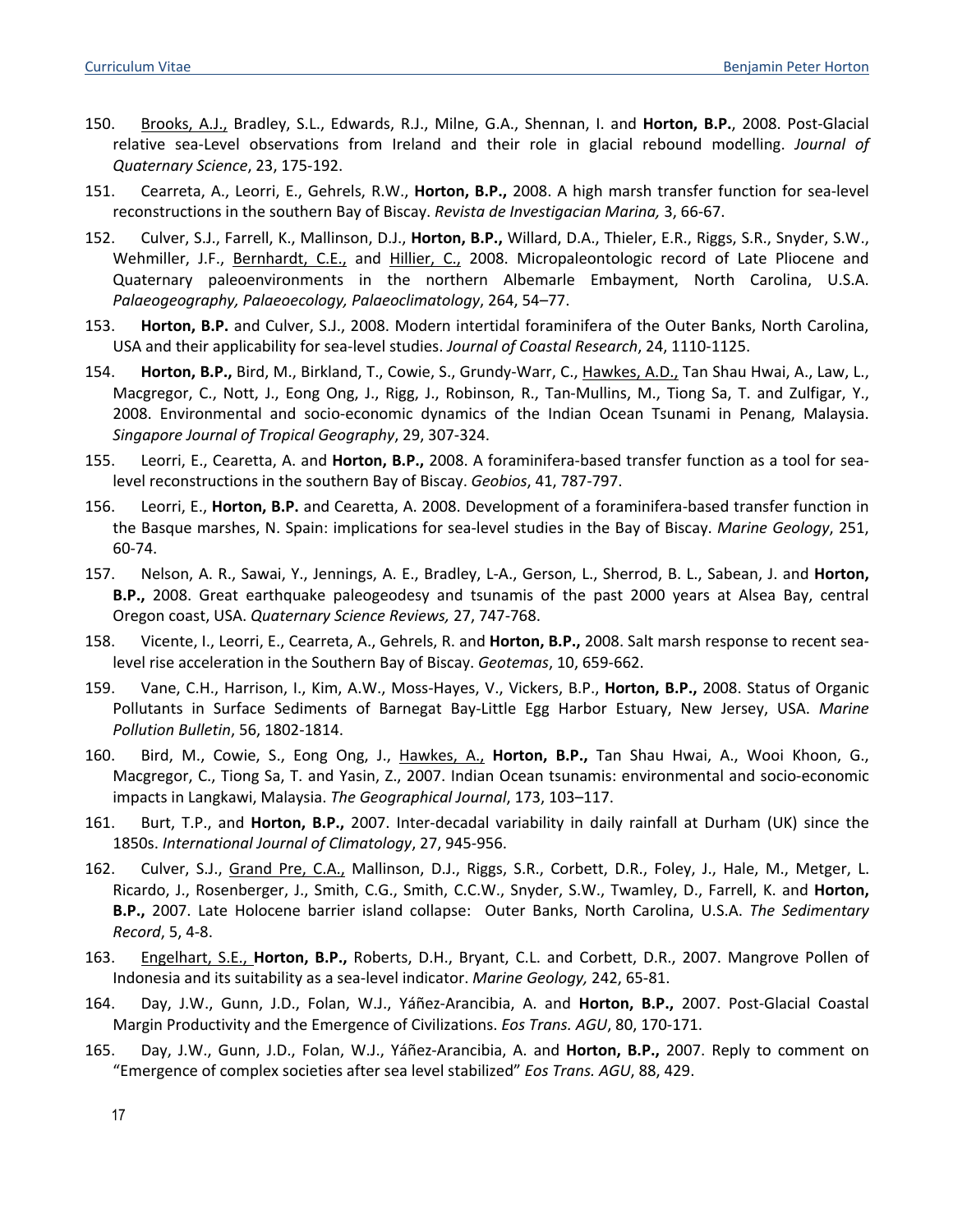- 166. Hawkes, A. D., Bird, M., Cowie, S., Grundy-Warr, C., **Horton, B.P.,** Tan Shau Hwai, A., Law, L., Macgregor, C., Nott, J., Eong Ong, J., Rigg, J., Robinson, R., Tan-Mullins, M., Tiong Sa, T. and Zulfigar, Y., 2007. The Sediments Deposited by the 2004 Indian Ocean Tsunami along the Malaysia-Thailand Peninsula. *Marine Geology,* 242, 169-190.
- 167. Hawkes, A.D., Engelhart, S. and **Horton, B.P.,** 2007. Tsunami: a white cobra hits Pangandaran West Java. *Geology Today*, 23, 10.
- 168. **Horton, B.P.,** 2007. Forensic Science. *The Paleontological Society Papers*, 13, 181-190.
- 169. **Horton, B.P.** and Murray, J.W., 2007. The roles of elevation and salinity as primary controls on living foraminiferal distributions: Cowpen Marsh, Tees Estuary, UK*. Marine Micropaleontology*, 63, 169-186.
- 170. **Horton, B.P.,** Culver, S. J., Hardbattle, M.I.J., Larcombe, P., Milne, G.M., Morigi, C., Whittaker, J. E., and Woodroffe, S. A., 2007. Reconstructing Holocene sea-level change for the Great Barrier Reef using subtidal foraminifera. *Journal of Foraminiferal Research*, 37, 327-343.
- 171. **Horton, B.P.**, Zong, Y., Hillier, C. and Engelhart, S., 2007. Diatoms from Indonesian mangroves and their suitability as sea-level indicators for tropical environments. *Marine Micropaleontology*, 63, 155-168.
- 172. Boomer, I. and **Horton, B.P.,** 2006. Holocene relative sea-level movements along the North Norfolk Coast, UK. *Palaeogeography, Palaeoclimatology, Palaeoecology,* 23, 32-51.
- 173. Edwards, R.J. and **Horton, B.P.**, 2006. Developing High Resolution Records of Relative Sea-Level Change Using a Microfossil Transfer Function: An Example from North Norfolk, UK. *Philosophical Transactions of the Royal Society*, 364, 973–991.
- 174. **Horton, B.P.** and Edwards, R.J., 2006. Quantifying Holocene Sea Level Change Using Intertidal Foraminifera: Lessons from the British Isles. *Cushman Foundation for Foraminiferal Research*, Special Publication v. 40, 97pp.
- 175. **Horton, B.P.** and Murray, J.W., 2006. Patterns in cumulative increase in live and dead species from foraminiferal time-series of Cowpen Marsh, Tees Estuary, UK: implications for sea-level studies*. Marine Micropaleontology*, 58, 287-315.
- 176. **Horton, B.P.,** Boreham, S., Hillier, C., 2006. The Development and Application of a Diatom-Based Quantitative Reconstruction Technique in Forensic Science. *Journal of Forensic Science*, 51, 643-650.
- 177. **Horton, B.P.,** Corbett, R., Culver, S.J., Edwards, R.J., and Hillier, C., 2006. Modern saltmarsh diatom distributions of the Outer Banks, North Carolina, and the development of a transfer function for high resolution reconstructions of sea level. *Estuarine, Coastal, and Shelf Science,* 69, 381-394.
- 178. Rhodes, B., Tuttle, M., **Horton, B.P.,** Doner, L., Kelsey, H., Nelson, A., Cisternas, M., 2006. Paleotsunami Research, *Eos Trans. AGU*, 87, 205, 209.
- 179. Roberts, D. H., Chiverrell, R. C., Innes, J. B., **Horton, B.P.,** Brooks, A. J., Thomas, G. S. P., Turner, S. and Gonzalez S., 2006. Holocene sea levels, Last Glacial Maximum glaciomarine environments and geophysical models in the northern Irish Sea Basin, UK. *Marine Geology*, 231, 113-128.
- 180. Atwater, B. F., Bourgeois, J., Yeh, H., Abbott, D., Cisternas, M., Glawe, U., Higman, B., **Horton, B.P.,** Peters, R., Rajendran, K., and Tuttle, M.P., 2005. Tsunami Geology and its role in Hazard Mitigation. *Eos Trans. AGU*, 86, 400.
- 181. Buranakul, S., Grundy-Warr, C., **Horton, B.P.,** Law, L., Rigg, J., Tan-Mullins, M., 2005. The Asian tsunami, academics and academic research. *Singapore Journal of Tropical Geography*, 26, 244-248.
- 182. Culver, S.J. and **Horton, B.P.,** 2005. Infaunal marsh foraminifera from the Outer Banks, North Carolina, *Journal of Foraminiferal Research*, 35, 148-170.
- 183. **Horton, B.P.,** 2005. Climate and sea-level change. *Geography Review,* 18, 28-31.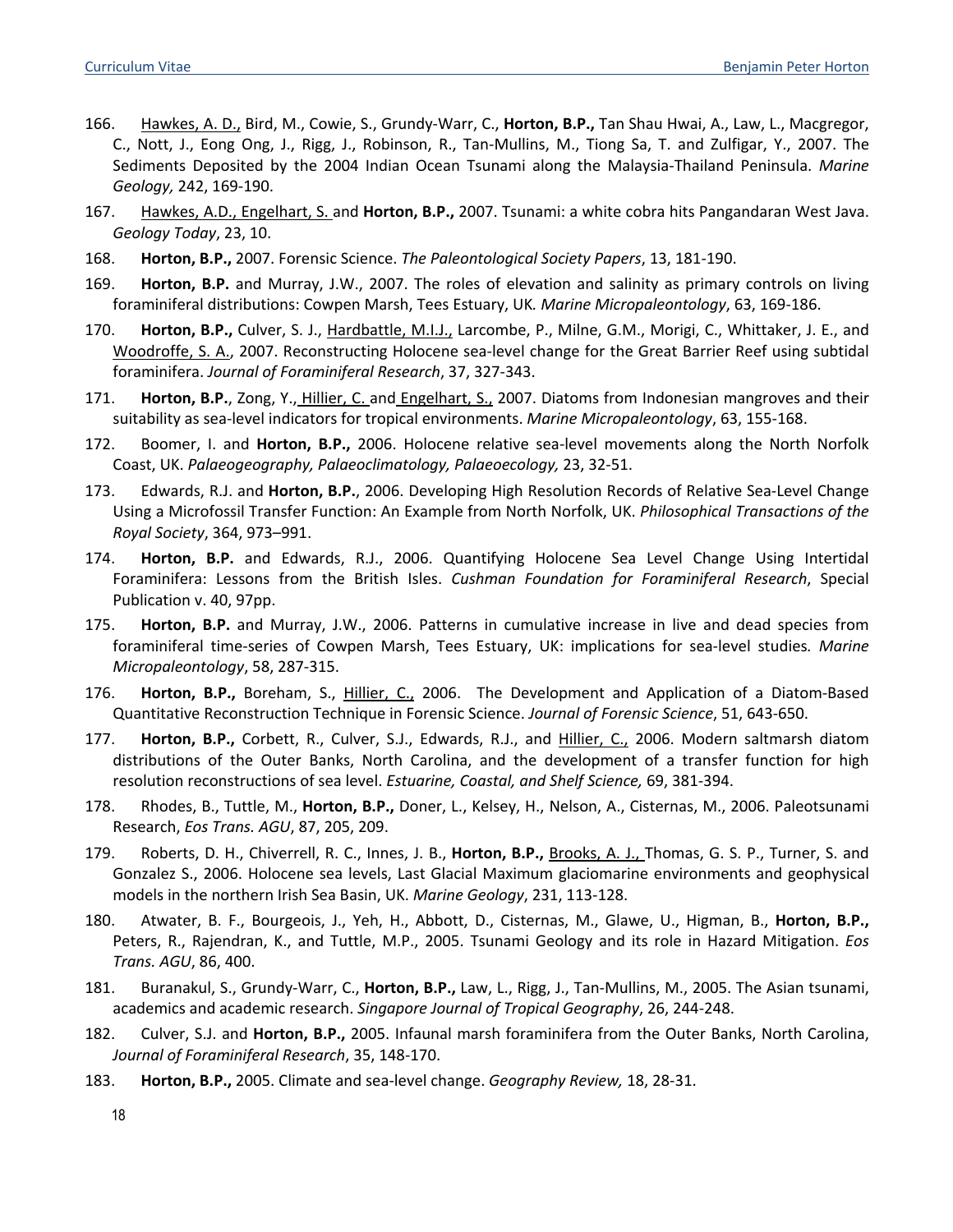- 184. **Horton, B.P.** and Edwards, R.J., 2005. The application of local and regional transfer functions to reconstruct former sea levels, North Norfolk, England. *The Holocene*, 15, 216-228.
- 185. **Horton, B.P.,** Gibbard, P.L., Milne, G.M., Stargardt, J.M., 2005, Holocene sea levels and palaeoenvironments of the Malay-Thai Peninsula, Southeast Asia. *The Holocene*, 15, 1199-1213.
- 186. **Horton, B.P.,** Thomson, K., Woodroffe, S.E., Whittaker, J.E., Wright, M.W., 2005. Contemporary foraminiferal distributions, Wakatobi National Park, Southeast Sulawesi, Indonesia, *Journal of Foraminiferal Research*, 35, 1-14.
- 187. Mallinson, D., Riggs, S., Thieler, E.R., Culver, S., Farrell, K., Foster, D.S., Corbett, D R., **Horton, B.P.,** and Wehmiller, J., 2005. Late Neogene and Quaternary Evolution of the Northern Albemarle Embayment (Mid-Atlantic Continental Margin, U.S.A.). *Marine Geology.* 217, 97-117.
- 188. Morigi, C., Jorissen, F.J., Fraticelli, S., **Horton, B.P.,** Principi, M., Sabbatini, A., Capotondi, L., Curzi, P.V., and Negri, A., 2005. Benthic foraminiferal evidence for the formation of the Holocene mud-belt and bathymetrical evolution in the central Adriatic Sea. *Marine Micropaleontology,* 57, 25-49.
- 189. Woodroffe, S.A. and **Horton, B.P.,** 2005. Late and post glacial sea-level changes of the Indo-Pacific: a review. *Journal of Asian Earth Science,* 25, 29-43.
- 190. Woodroffe, S.A., **Horton, B.P.,** Larcombe, P. and Whittaker, J.E., 2005. Contemporary intertidal foraminiferal distributions of mangrove environments from Cleveland Bay, Great Barrier Reef Shelf, Australia: implications for sea-level reconstructions. *Journal of Foraminiferal Research,* 35, 259-270.
- 191. Bateman, M.D., Holmes, P.J., Carr, A.S., **Horton, B.P.,** and Manoj, K.J., 2004. Aeolianite and Barrier Dune Construction spanning the Last Two Glacial-Interglacial Cycles from Southern Cape Coast, South Africa. *Quaternary Science Reviews,* 23*,* 1681-1698.
- 192. **Horton, B.P.,** 2004. Is climate changing? *Geography Review,* 18, 2-6.
- 193. **Horton, B.P.,** Innes, J.B., Shennan, I. and Lloyd, J.M., 2004. A contribution to the history of coastal change in East Norfolk: palaeoenvironmental data from Somerton and Winterton Holmes. *Proceedings of the Geologists Association,* 115, 209–220.
- 194. Sawai, Y. Nagumo, T. and **Horton, B.P.,** 2004. Diatom-based elevation transfer function along the Pacific coast of eastern Hokkadio, northern Japan – an aid in paleo-seismic study along the coasts near Kurile subduction zone. *Quaternary Science Reviews,* 23, 2467-2484.
- 195. Burt, T.B. and **Horton, B.P.,** 2003. The climate of Malham Tarn. *Field studies,* 10, 635-652*.*
- 196. **Horton, B.P.,** Larcombe, P., Woodroffe, S.E., Whittaker, J.E., Wright, M.W. and Wynn, C., 2003. Contemporary foraminiferal distributions of the Great Barrier Reef coastline, Australia: implications for sealevel reconstructions. *Marine Geology*, 3320, 1-19.
- 197. **Horton, B.P.** and Edwards R.J., 2003. Seasonal distributions of foraminifera and their implications for sea-level studies. *SEPM* Special Publication No. 75, 21-30.
- 198. Shennan, I., Coulthard, T., Flather, R., **Horton, B.P.,** Macklin, M., Rees, J. and Wright, M.R., 2003. Integration of shelf evolution and river basin models to simulate Holocene sediment dynamics of the Humber Estuary during periods of sea-level change and variations in catchment sediment supply. *The Science of the Total Environment*, 737-754.
- 199. Peltier, W.R., Shennan, I., Drummond, R. and **Horton, B.P.,** 2002. On the post-glacial isostatic adjustment of the British Isles and the shallow visco-elastic structure of the Earth. *Geophysical Journal International*, 148, 443-475.
- 200. Shennan, I. and **Horton, B.P.**, 2002. Relative sea-level changes and crustal movements of the UK, *Journal of Quaternary Science*, 16, 511-526.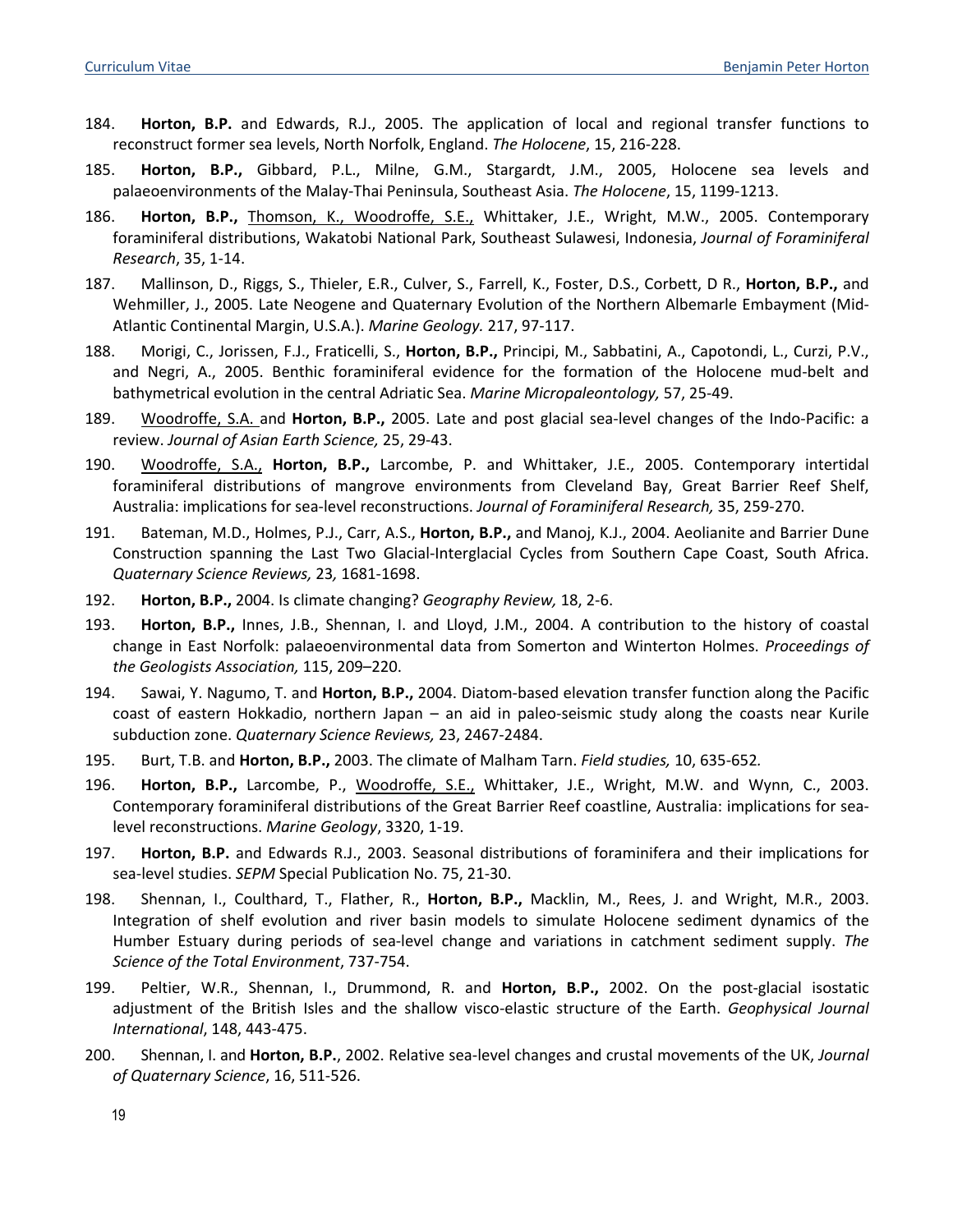- 201. Shennan, I., Peltier, W.R., Drummond, R. and **Horton, B.P.,** 2002. Global to local scale parameters determining relative sea-level changes and the post-glacial isostatic adjustment of Great Britain. *Quaternary Science Reviews,* 21, 397-408.
- 202. Burt, T.P. and **Horton, B.P**., 2001. The natural history of the Slapton Ley National Nature Reserve XXII: the climate of Slapton Ley. *Field Studies,* 10(1), 93-114.
- 203. **Horton, B.P.**, 2001. 'I hear and I forget, I see and I remember, I do and I understand' putting learning models into practice. *Planet,* 2, 12-15.
- 204. **Horton, B.P.** and Edwards R.J., 2001. Quantitative Palaeoenvironmental Reconstruction techniques in Sea-level Studies. Archaeology in the Severn Estuary, 11, 105-120.
- 205. Edwards, R.J. and **Horton, B.P.**, 2000. High Resolution Records of Relative Sea-Level Change from U.K. Salt-marsh Foraminifera. *Marine Geology.* 169, 41-56.
- 206. **Horton, B.P.,** Edwards, R.J. and Lloyd, J.M., 2000. Implications of a microfossil transfer function in Holocene sea-level studies. *Geological Society Special Publication*, 166, 41-54.
- 207. Metcalfe, S.E., Ellis, S., **Horton, B.P.,** Innes, J.B., McArthur, J.J., Mitlehner, A., Parkes, A., Pethick, J.S., Rees, J.G., Ridgway, J., Rutherford, M.M., Shennan, I. and Tooley, M.J., 2000. The Holocene evolution of the Humber estuary: reconstructing change in a dynamic environment. *Geological Society Special Publication*, 166, 97-118.
- 208. Plater, A.J., **Horton, B.P.,** Haworth, E.Y., Rutherford, M.M., Zong, Y., Wright, M.R., and Appleby, P.G., 2000. Reconstructing Holocene rates of tidal sedimentation using a diatom-based transfer function approach: The Tees estuary, north-east England. *The Holocene*, 10, 41-552.
- 209. Plater, A.J., Ridgway, J., Rayner, B., Shennan, I., **Horton, B.P.,** Haworth, E.Y., Wright, M.R. and Wintle, A.G., 2000. Sediment provenance and flux in the Tees estuary: the record from the Late Devensian to the present. *Geological Society Special Publication*, 166,171-196.
- 210. Ridgway, J., Andrews, J.E., Ellis, S., **Horton, B.P.,** Innes, J.B., Knox, R.W. O'B., McArthur, J.J., Maher, B.A., Metcalfe, S.E., Mitlehner, A., Parkes, A., Rees, J.G., Samways, G.M. and Shennan, I., 2000. Analysis and interpretation of Holocene Sedimentary sequences: techniques applied in the Humber Estuary. *Geological Society Special Publication*, 166, 9-40.
- 211. Shennan, I., Lambeck, K., **Horton, B.P.,** Innes, J.B., Lloyd, J.L., McArthur, J.J., and Rutherford, M.M., 2000. Holocene isostasy and relative sea-level changes on the east coast of England. *Geological Society Special Publication*, 166, 275-298.
- 212. Shennan, I., **Horton, B.P.,** Innes, J.B., Gehrels, W.R., Lloyd, J.M., McArthur, J.J. and Rutherford, M.M., 2000. Late Quaternary sea-level changes, crustal movements and coastal evolution in Northumberland. *Journal of Quaternary Science*, 15, 3, 215-237.
- 213. Shennan, I., Lambeck, K., Flather, R., Wingfield, R. **Horton, B.P.,** McArthur, J.J., Innes, J.B., Lloyd, J.L., and Rutherford, M.M., 2000. Modelling western North Sea palaeogeographies and tidal changes during the Holocene. *Geological Society Special Publication*, 166, 299-319.
- 214. Shennan, I., Lambeck, K., **Horton, B.P.,** Innes, J.B., Lloyd, J.M., McArthur, J.J., Purcell, A. and Rutherford, M.M., 2000. Late Devensian and Holocene records of relative sea-level changes in northwest Scotland and their implications for glacio-hydro-isostatic modelling. *Quaternary Science Reviews*, 19, 1103-1135.
- 215. **Horton, B.P.,** 1999. The contemporary distribution of intertidal foraminifera of Cowpen Marsh, Tees Estuary, UK: implications for studies of Holocene sea-level changes. *Palaeogeography, Palaeoclimatology, Palaeoecology Special Issue*, 149, 127-149.
- 216. **Horton, B.P.,** Edwards, R.J. and Lloyd, J.M., 1999. Reconstruction of former sea levels using a foraminiferal-based transfer function. *Journal of Foraminiferal Research*, 29, 117-129.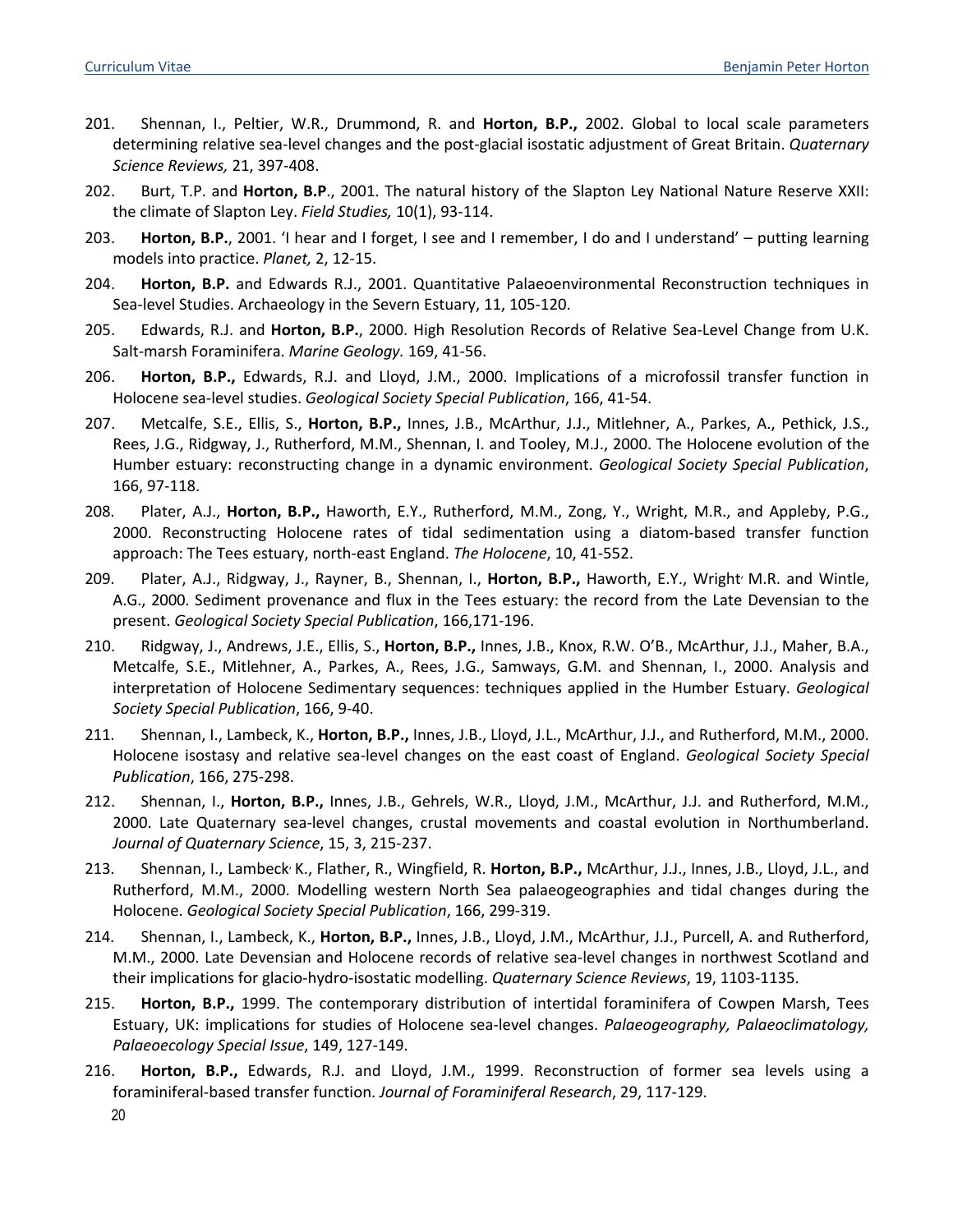- 217. **Horton, B.P.,** Edwards, R.J. and Lloyd, J.M., 1999. UK intertidal foraminiferal distributions: implications for sea-level studies. *Marine Micropaleonotology*, 36, 205-223.
- 218. Zong, Y. and **Horton, B.P.,** 1999. Diatom-based tidal-level transfer functions as an aid in reconstructing Quaternary history of sea-level movements in Britain. *Journal of Quaternary Science*, 14, 153-167*.*
- 219. Zong, Y. and **Horton, B.P.,** 1998. Diatom zones across intertidal flats and coastal saltmarshes in Britain. *Diatom Research,* 13, 375-394*.*

#### **BOOKS AND EDITED VOLUMES**

- 1. Kopp, R.E., Broccoli, A., **Horton**, **B.P.,** Kreeger, D. R. Leichenko, J.A. Miller, J.K. Miller, P. Orton, A. Parris, D. Robinson, C.P., Weaver, M. Campo, M. Kaplan, M. Buchanan, J. Herb, L Auermuller and C. Andrews. 2016. Assessing New Jersey's Exposure to Sea-Level Rise and Coastal Storms: Report of the New Jersey Climate Adaptation Alliance Science and Technical Advisory Panel. Prepared for the New Jersey Climate Adaptation Alliance. New Brunswick, New Jersey. http://dx.doi.org/doi:10.7282/T3ZP48CF
- 2. Callahan, J., Wunsch, D., McKenna, T., Leathers, D., Scarborough, R., Swallow, D., **Horton, B.P.,** Nikitina, D., Michael, H., Sommerfield, C., Volk, J., and McKenna, K., (2016). Recommendation of Sea-Level Rise Planning Scenarios for Delaware: Technical Report, Coordinated by the Delaware Geological Survey with support from DNREC Delaware Coastal Programs
- 3. **Horton, B.P.,** (ed.), 2015. Topical Collection on Sea Level Projections. Current Climate Change Reports, Springer, ISSN 2198-6061
- 4. Freymueller, J.T., Haeussler, P.J., **Horton, B.P.** and Shennan, I., (eds.) 2015. Megathrust Earthquakes and Sea-level Change: a Tribute to George Plafker, Quaternary Science Reviews, Volume 113, 1-192.
- 5. Shennan, I., Long, A.J. and **Horton, B.P.,** (eds.) 2015. Handbook of Sea-Level Research. John Wiley & Sons: Chichester. ISBN: 978-1-118-45258-5.
- 6. Boesch, D.F., L.P. Atkinson, W.C. Boicourt, J.D. Boon, D.R. Cahoon, R.A. Dalrymple, T. Ezer, **B.P. Horton**, Z.P. Johnson, R.E. Kopp, M. Li, R.H. Moss, Parris, C.K. Sommerfield. 2013. Updating Maryland's Sea-level Rise Projections. Special Report of the Scientific and Technical Working Group to the Maryland Climate Change Commission, 22 pp. University of Maryland Center for Environmental Science, Cambridge, MD
- 7. Dalrymple, R.A., Breaker, L.C., Brooks, B.A., Cayan, D.R., Griggs, G.B., Han, W., **Horton, B.P.,** Hulbe, C.L., McWilliams, J.C., Mote, P.W., Pfeffer, W.T., Reed, D.J., Shum, C.K., 2012. Sea-Level Rise for the Coasts of California, Oregon, and Washington: Past, Present, and Future. The National Academies Press. ISBN978-0- 309-25594-3. 250 pp.
- 8. Sloss, C.R., Switzer, A.D., **Horton, B.P.** and Zong, Y., (eds.) 2012. Coastal Change during the Late Quaternary. *Quaternary Science Reviews*, Volume 54, ISSN 0277-3791.
- 9. **Horton, B.P.,** Long, A.J. and Donnelly, J.P., (eds.) 2009. Quaternary Ice Sheet-Ocean Interactions and Landscape Responses. *Quaternary Science Reviews*, Volume 28, Issues 17-18. ISSN 0277-3791.
- 10. **Horton, B.P.** and Shennan, I., (eds.) 2001. *Sea-level changes and Neotectonics.* International Geological Correlation Programme Project No. 437, University of Durham, 150 pp. ISSN 1356 0557.
- 11. Bridgland, D.R., **Horton, B.P.** and Innes, J.B., (eds.) 1999. *Late Quaternary of Northeast England.* Quaternary Research Association, University of Durham, 205 pp. ISSN 0261 3611.

#### **CHAPTERS (PEER-REVIEWED) WITHIN BOOKS OR EDITED VOLUMES**

1. Hijma, M.P., Engelhart, S.E., Tornqvist, T.E., **Horton, B.P.,** Hu, P. and Hill, D.E., 2015. A protocol for a geological sea-level database. *In:* Shennan, I., Long, A.J., Horton, B.P. (eds.) The Handbook of Sea-Level Research. John Wiley & Sons: Chichester. 295-311. ISBN: 978-1-118-45258-5.